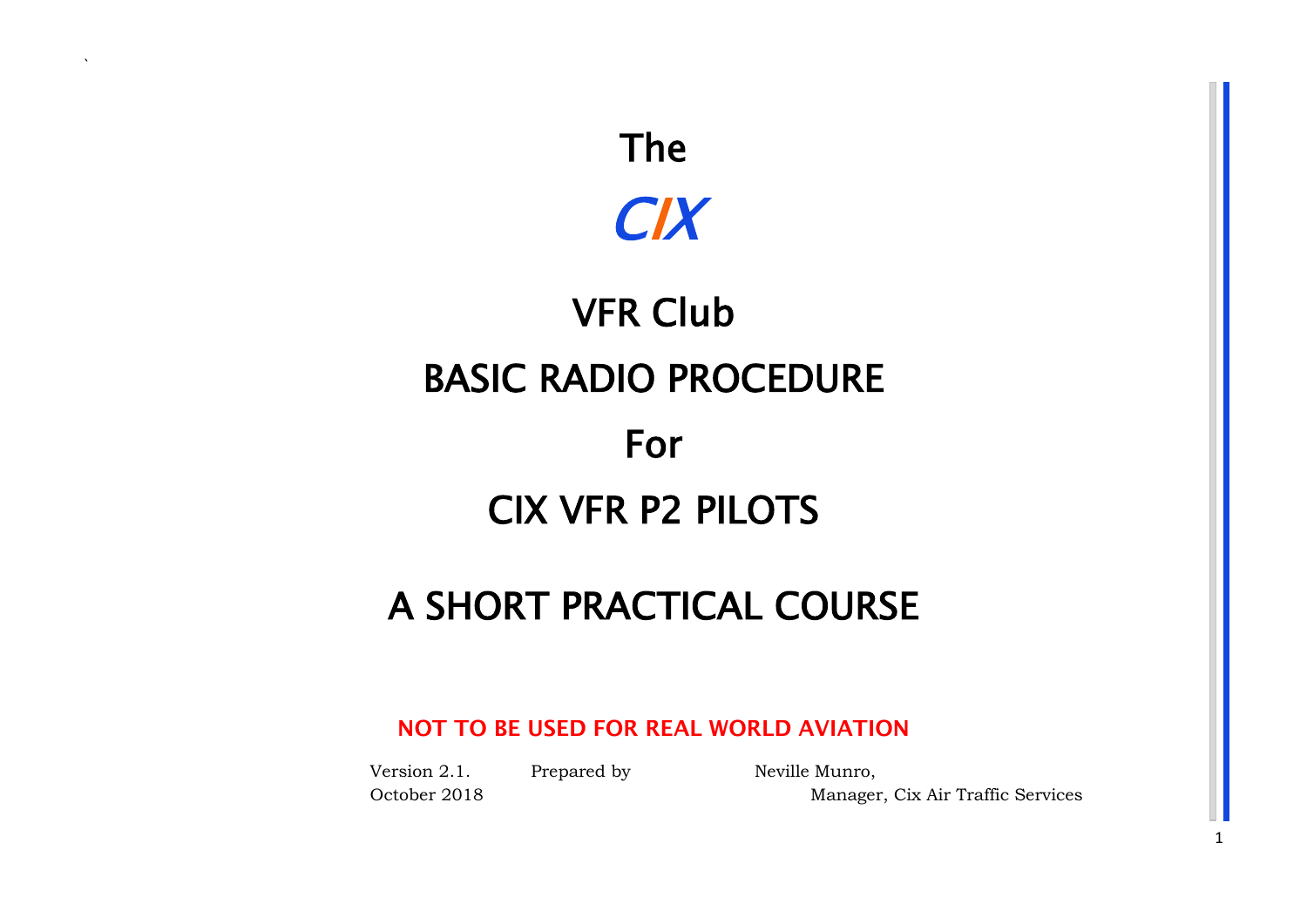## **INTRODUCTION**

`

Talking to Air Traffic Control (ATC) either on VATSIM or in the real world, is one of the most daunting exercises the new pilot faces. However, with only a small amount of practice, it becomes almost second nature.

**THIS** document provides a simple explanation of the basic ATC dialogue required on VATSIM for all VFR online operations, needed to complete the CIX Radio Procedure License course successfully. It doesn't look simple, as you scan down the document, but with the help of the Club's R/T Specialists, it will actually become simple with practice. Three or four flights, with an experienced controller online, and it will become quite familiar.

The Course has been designed to help you self study and practice radio procedures and calls.

Parts 1 and 2 are the calls you will need for your CIX P1and P2 Flight Tests with Club.

**Note:** If you wish to print this document, please ensure printer is set to landscape mode and selected to print colour.

## **HOW THIS MANUAL SHOULD BE USED**

NOTE: The test for the full licence, and P2 RT qualifications are 'non-flying' desk exercises.

A table is used within the exercises to illustrate who will be talking; a colu**mn for the pil**ot and the controller dialogue and a column for explanatory notes.

| <b>YOUR TRANSMISSIONS</b> | THE CONTROLLER'S TRANSMISSIONS | <b>NOTES, COMMENTS, QUESTIONS Etc.</b> |
|---------------------------|--------------------------------|----------------------------------------|
|---------------------------|--------------------------------|----------------------------------------|

The calls illustrated should **not** be regarded as **all** you will need, but follow the basics and you will be able to deal with any call from/to any controller. Above all, make sure, as you progress through the manual that you **UNDERSTAND the procedures** - What is happening, When and Why. Your phraseology will then, with practice become fluent and confident

| <b>Abbreviations used;</b>                              | IFR = INSTRUMENT FLIGHT RULES (ALWAYS UNDER FULL ATC CONTROL) |                |                                                     |  |
|---------------------------------------------------------|---------------------------------------------------------------|----------------|-----------------------------------------------------|--|
| $A/C = AIRCRAFT$                                        | $A/D = AERODROME/AIRFIELD$                                    |                | $VFR$ = VISUAL FLIGHT RULES $nm$ = NAUTICAL MILES   |  |
| kts = KNOTS (NAUTICAL MILES PER HOUR)                   |                                                               |                | <b>ATIS = AERODROME TRAFFIC INFORMATION SERVICE</b> |  |
| $TX = TRANSMISSION$                                     | $\mathsf{RX} = \mathsf{RECIEVE}(\mathsf{ING})$                | $WX = WEATHER$ | <b>GND</b> = GROUND CONTROLLER                      |  |
| <b>TWR = TOWER CONTROLLER APP = APPROACH CONTROLLER</b> |                                                               |                | <b>DME</b> = DISTANCE MEASURING EQUIPEMENT          |  |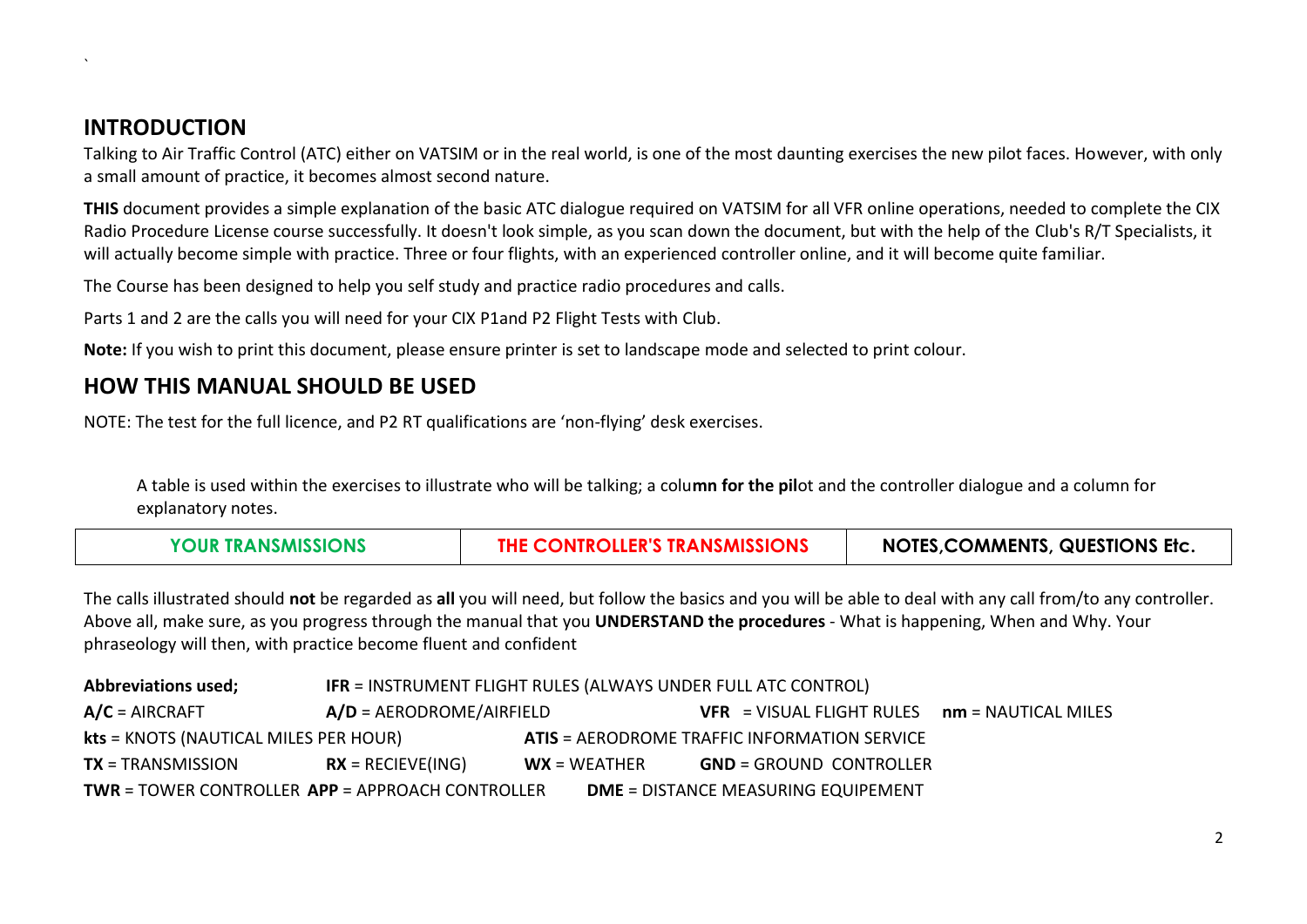## **Part 2** BASIC RADIO PROCEDURE For CIX VFR P2 PILOTS

The included exercises/examples in Part 2 are the calls which may be required during your P2 Flight Test, (plus everything in the part1 manual) irrespective of the airport where it takes place.

They DO NOT indicate where your Flight Test will take place. Some locations and VRPs are fictitious.

`

For your Flight Test, it is up to you to familiarise yourself beforehand with the local area, its navigational facilities and any special requirements for flight in that area. That is:- Your Flight Planning.

NOTE: The test for this course is a 'non flying' desk exercise. Make sure you download and understand "Conduct of RT Desk Tests". Do not forget, this is YOUR COURSE, the team are there to help you to be successful.

## **NOT TO BE USED FOR REAL WORLD AVIATION**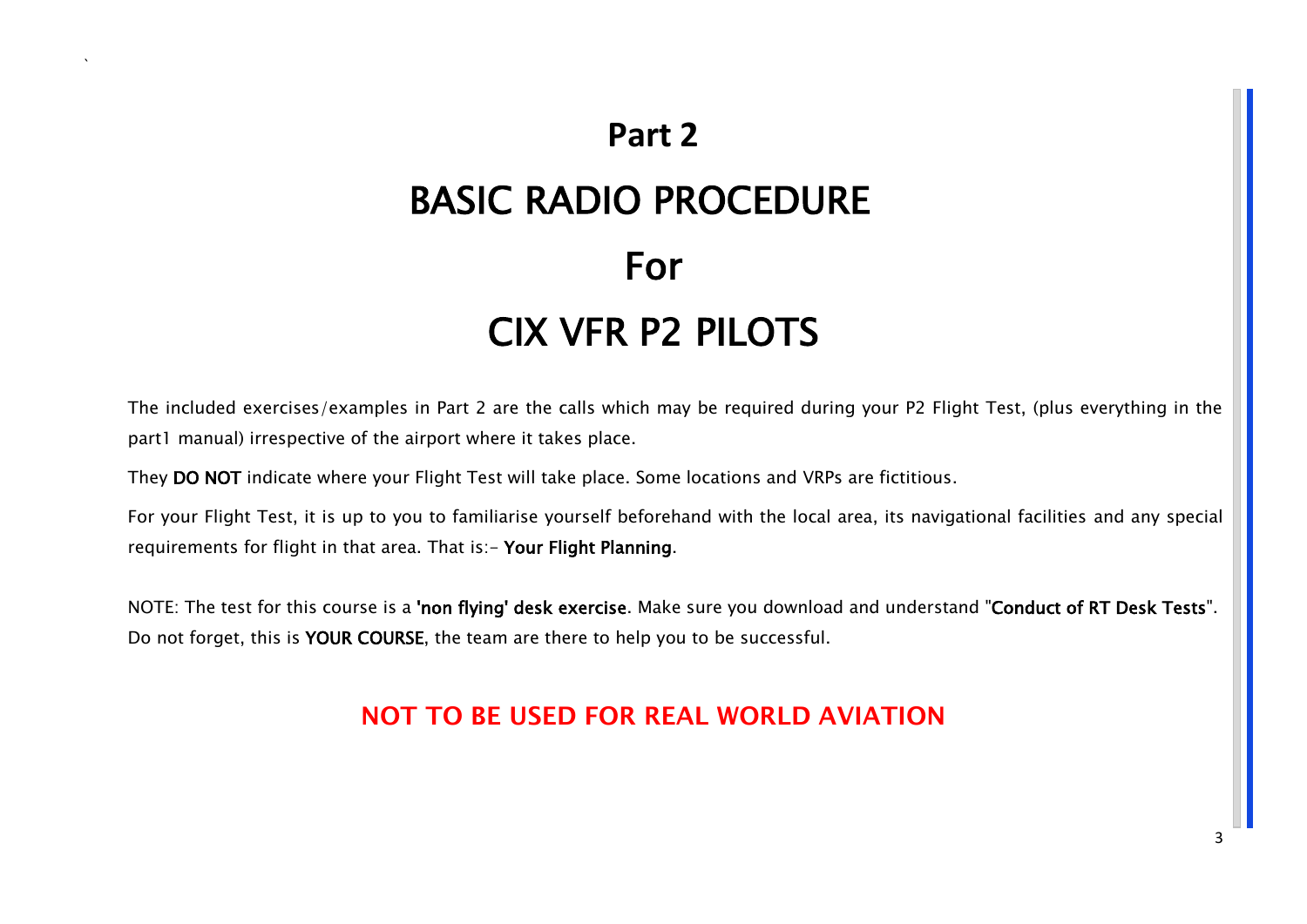## **1. THE BASICS OF VOICE PROCEDURE**

## **1.1 GENERAL NOTES AND RULES (repeated because they are important)** Some important Dos and Dont's.

## **1.1.1 EQUIPMENT**

`

Make sure you have selected and tested your "Press-to-Talk" (PTT or Transmit) key. Select a key which does not auto-repeat. Most character keys auto-repeat, which causes a series of characters to be entered in the text box and transmitted if the return key is pressed. Recommended keys are Left or Right Control (depending on which hand you need on your Yoke or Joystick).

Prior to the P2 Flight test, get a voice check with a Club member or Instructor, or you may find the Controller using Text because he cannot understand you! Check that the selected key will not stick; that you are NOT using voice activation and that your microphone is NOT directly in front of your mouth. Slightly to one side and below is best, (unless you are using a headset so designed (at least £250.00).

#### **1.1.2 CALLSIGNS**

**On first contact both Pilot and Controller MUST use their FULL CALLSIGN.**

#### "**Shoreham TOWER, G-GATC, request Radio Check.**" "**G-GATC, Shoreham TOWER, readability five**."

**AFTER** first contact, the Controller **MAY** shorten your callsign. He will do so, if he can, unless it causes confusion with other traffic, perhaps with a very similar callsign.

#### **NEVER SHORTEN YOUR CALLSIGN FIRST**. **ALWAYS USE THE 'VERSION' OF YOUR CALLSIGN THAT THE CONTROLLER USES.**

## **1.1.3 EVERY TRANSMISSION**

**EVERY PILOT TRANSMISSION** should include the 'callers' callsign. When making the **INITIAL CALL of a conversation** state the station being called, followed by your own callsign, the person **RESPONDING** does the same. **After** the initial call, **THE PILOT ends** his transmission with **his callsign,** whilst the **CONTROLLER will start** his transmission with **the pilot's callsign**. Occasionally, the pilot may start his transmission with his callsign, this usually occurs naturally in the context of the message. The examples below illustrate this, if you are confused.

Also note that an A/C engaged in a particular procedure (transiting a zone; approach to land; circuits; taxiing.) Unless either party needs to vary the expected procedure, only the A/C callsign will be used after the initial contact and response. (one controller, many A/C.)

During an extended converse with a single A/C, the controller will occasionally use his callsign.

This is a legal requirement for all radio operators.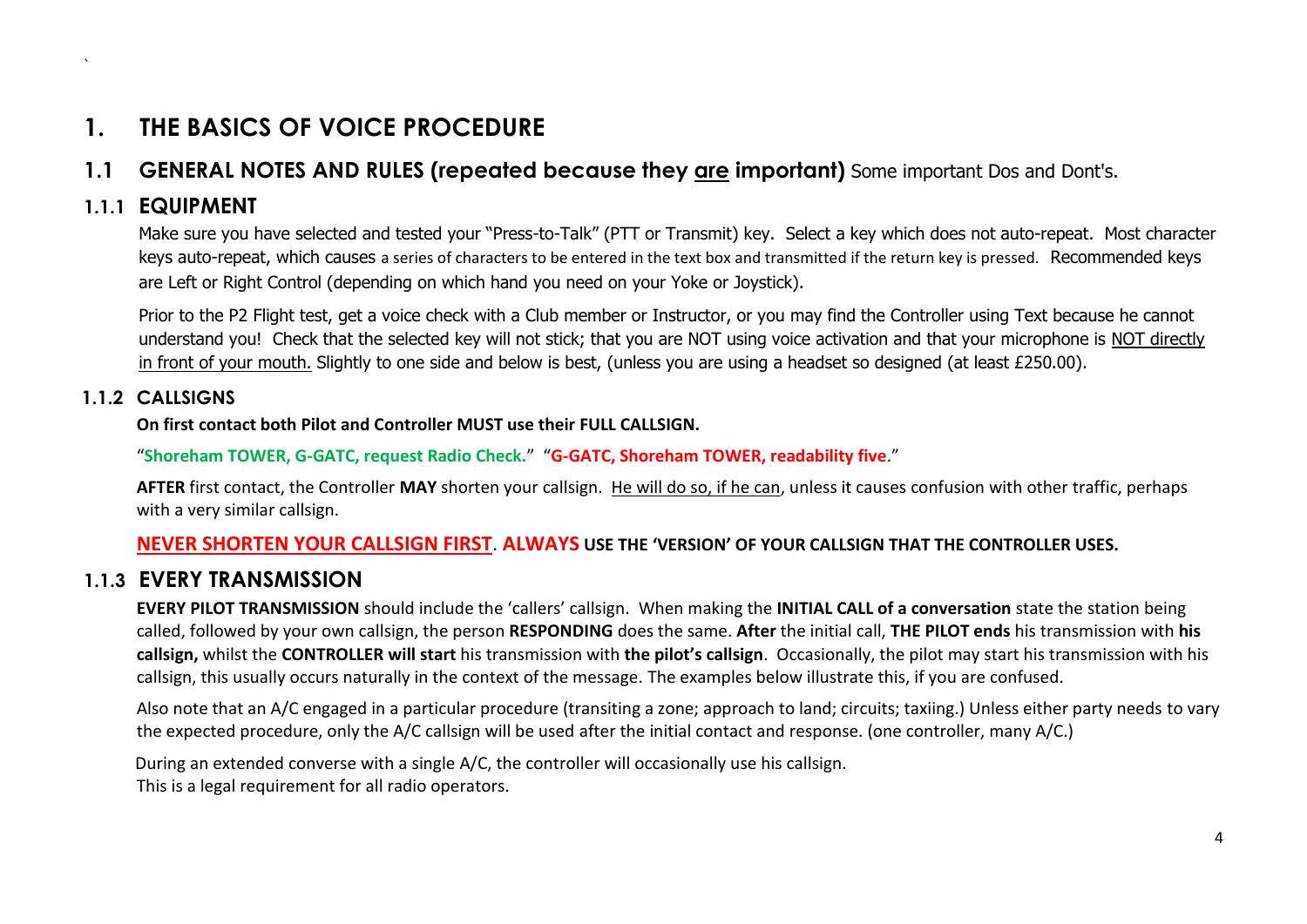#### **1.1.4 PILOT'S INITIAL CALL**

`

The Pilot's initial call **MUST INCLUDE THE TYPE OF 'SERVICE' REQUIRED, BOTH IN THE AIR AND ON THE GROUND**.

Examples; "**Biggin Tower, G-GATC, request; start/taxi for fuel/circuits** or **clearance for local flight to..** or **departure clearance to.. (in the air) Thames Radar, G-GATC, request; Flight Information (or other ATS) service** or **join** or **zone transit** or **land/full stop**." **"G-GATC, Thames Radar, pass your message".** 

You then continue with your details (CEPHACER) and requested service. The Controller will confirm the service provided after receiving your details.

This format applies, whatever you want to do, whether on the ground or, in the air, as explained in the following pages.

#### **1.1.5 Shorthand Calls: - ROGER and WILCO**

There are two shorthand calls which need to be carefully understood. ROGER and WILCO. Everyone has heard of ROGER, he features in any film which includes sequences in an aircraft. This is why it's use is so often misunderstood.

ROGER means "I have heard what you say and acknowledge that I have heard you". **It means nothing more.** 

#### **It is not an appropriate reply to an instruction.**

On the other hand, WILCO is short for "**I will comply** (with that request/instruction.)".

It CAN BE an appropriate reply to an instruction, **BUT NOT CLEARANCES & certain instructions**. (see list in 2.3 below)

#### **1.1.6 Connecting to VATSIM**

You will be told during flight training, **AND ALWAYS REMEMBER: - A BASIC VATSIM RULE is;** 

**NEVER CONNECT TO VATSIM WITH YOUR AIRCRAFT AT THE THRESHOLD OR ON THE ACTIVE RUNWAY** of your selected airport. It is the easiest way to receive a VERY short, sharp message from the controller. "**MOVE or DISCONNECT please**". Failure to do either, quickly, could gain you an 'interview' with a VATSIM SUPERVISOR.

**FSX FLIGHT PLAN PROGRAMME WILL** start up with your aircraft on the active runway if you aren't very careful in selecting the correct options during FSX start-up, so make sure you know how to connect where YOU want to be, not where FSX would like to be.

#### **1.1.7 Keep Up-to-Date**

Real World (RW) UK Air Traffic Services are being 'harmonised' to a common European-wide set of procedures/phraseology. Vatsim always tries to 'keep up' with RW procedures, so keep an eye on the Club forum and do your best to stay 'up-to-date'. BUT, as you will learn later, if you cannot remember the EXACT phrase, make sure that what you say is clear and means the same thing.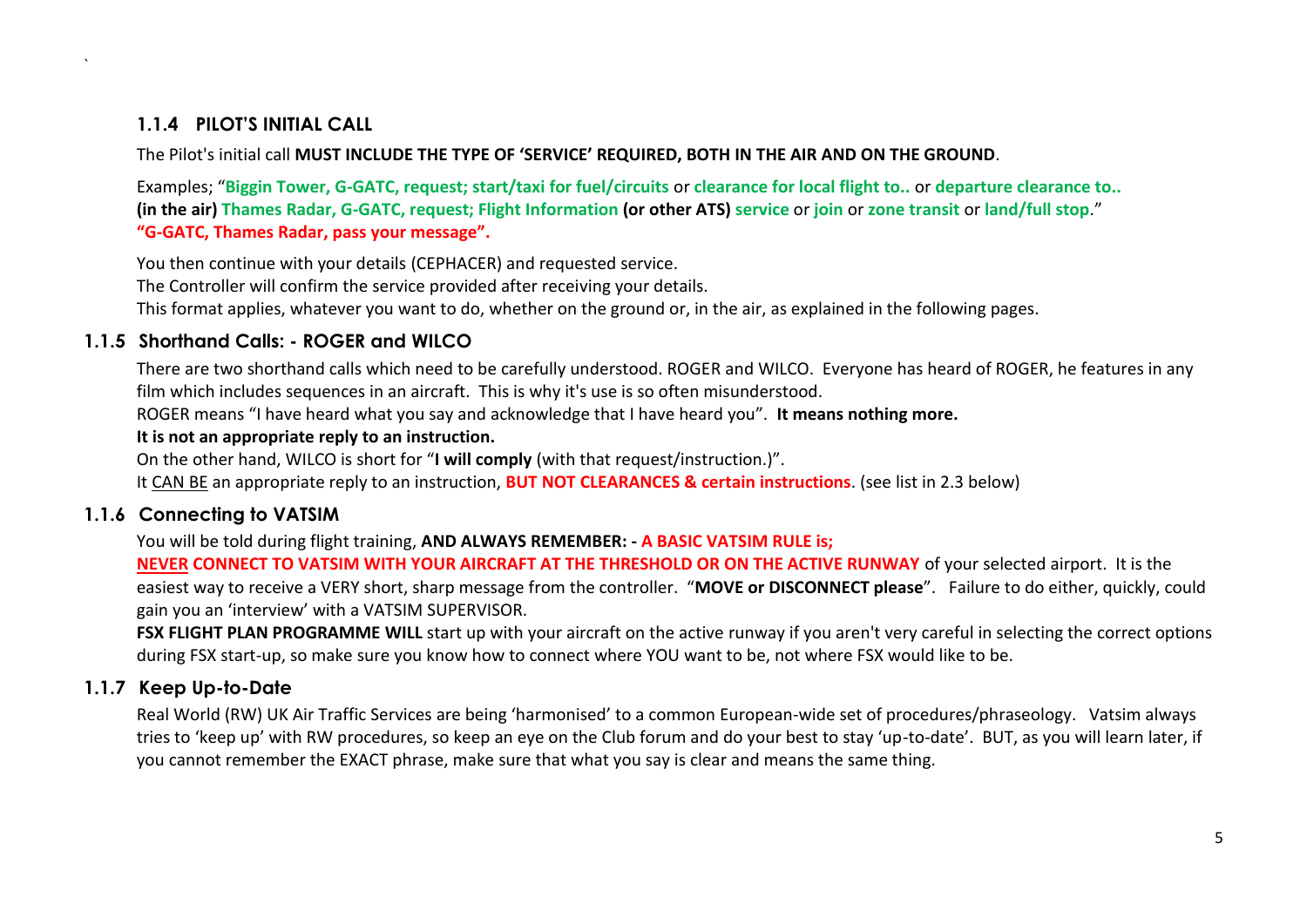## **1.2 FLY THE AIRCRAFT!**

`

One of the hundreds of aviation "Sayings" is '**AVIATE: NAVIGATE: COMMUNICATE**.'

## **AVIATE: - Fly the aircraft first and foremost. Maintain airspeed, heading and altitude. NAVIGATE: -Make sure you know where you are and where you are going,**

**COMMUNICATE: - THEN talk to a controller.**

This is especially important for the P2 student who will be still learning how to **aviate, navigate and communicate**, at the same time!

#### **IT IS UP TO THE VFR PILOT TO INFORM THE CONTROLLER OF ANY DEVELOPING PROBLEM AFFECTING HIS FLIGHT/FLIGHT PLAN,**

#### **ESPECIALLY IF IT MEANS HE CANNOT CARRY OUT THE CONTROLLER'S INSTRUCTIONS**.

## **1.3 Setting the Transponder. ALWAYS switch to standby BRFORE changing a Squawk code.**

The standard "Conspicuity Code" in the UK is 7000, and 1200 (VFR) in most other parts of the world. With the Transponder set to 7000, an aircraft can be seen on a Radar Screen with NO INFORMATION, indicating to the Controller "I am here WHOEVER or WHATEVER I am". That is all. To be 'seen' – to show your A/C and flight details, You **MUST**, when flying on VATSIM, also set your Transponder to Mode C, which transmits your A/C information to the 'Radar receiver'. It is commonly referred to as" Mode Charlie". Transmitting on a transponder is commonly referred to as "Squawking". In the real world, squawking Mode Charlie is optional, unless **requested by ATC**. Many light aircraft are not fitted with transponders, but the rules are changing about this in the next few years as "Mode S" is introduced. There's no need to worry about that on VATSIM, it is unlikely to be changed as a) VATSIM MODE C is versatile. b) due to the technical design of the VATSIM system.

**ON VATSIM**, squawking Mode Charlie is **mandatory**. **Unless you file a valid flight plan** and **Squawk "Mode Charlie"** the controllers cannot see any details about you, or see your flight plan on their screens. This spoils everyone else's enjoyment of the hobby.

#### **REMEMBER: If not given a squawk code, when VFR, set 7000 in the UK, 1200 almost everywhere else, AT THE HOLD, BEFORE YOU ENTER THE RUNWAY, but not before, CHECK that you are squawking Mode Charlie.**

Except at a very complex airfield like Heathrow, Kennedy etc. Where a ground controller will NEED to be able to track every A/C moving around the taxiways.**.**

If asked to "Squawk IDENT" hit the Ident key on the A/C transponder module or, **if using FSInn, CLICK the 'C' TWICE**,(mode Charlie indicator, top right INN control panel) – It will change to 'I' for a few seconds. The CONTROLLER will see your A/C display with a ring around it. **NEVER ALLOW YOUR TRANSPONDER TO SQUAWK 7500. Basic VATSIM rule.**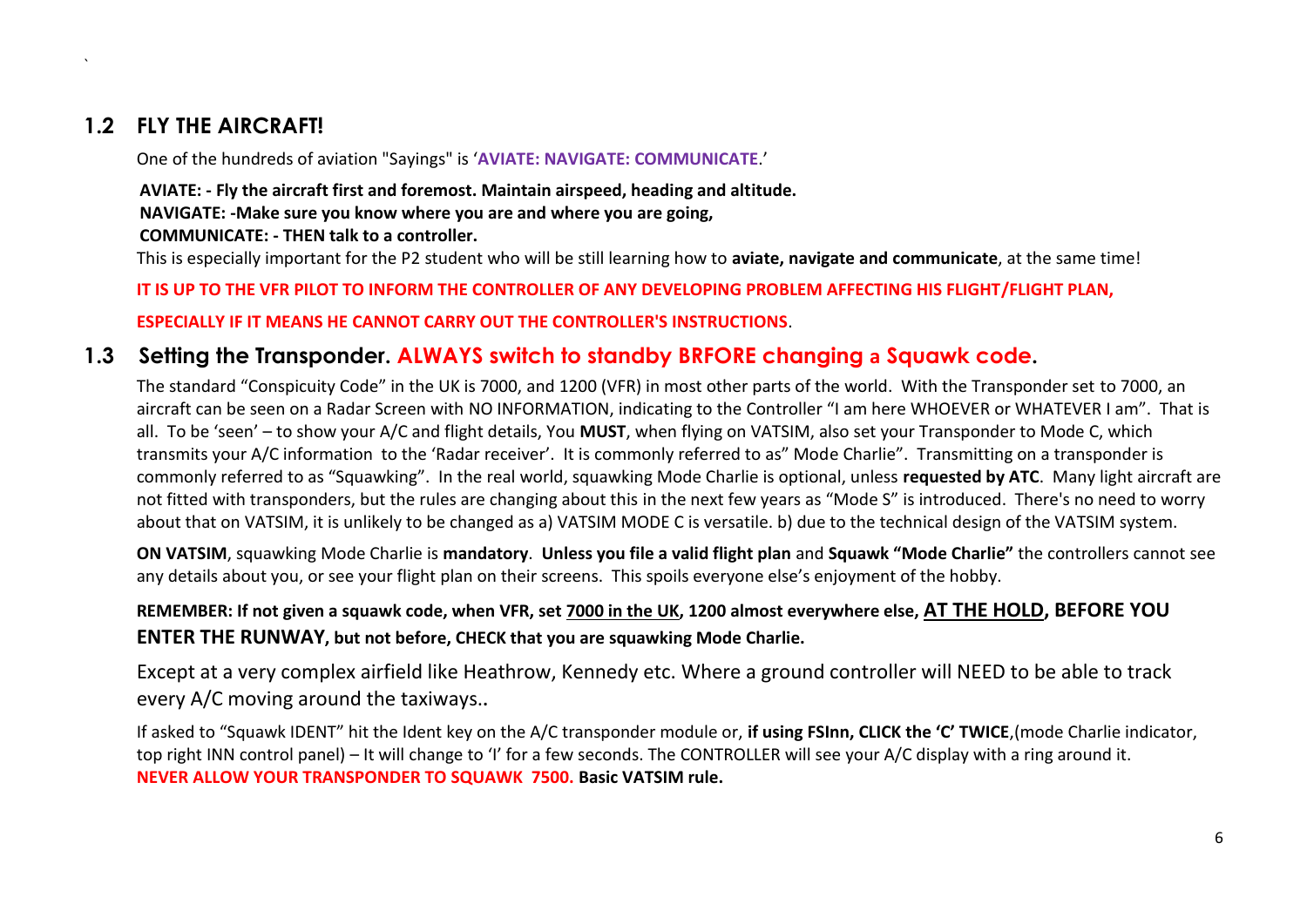## **2. CONTROLLER COMMUNICATIONS**

The controller will pass **CLEARANCES, INSTRUCTIONS, INFORMATION** and **ADVICE – (**ESPECIALLY ON VATSIM**)**

## **2.1 Valuable Tip**

`

WRITE DOWN all Clearances and Instructions. It makes it MUCH easier to read them back! Try to develop your own 'shorthand' – it will help you to make sure you have received all of the information correctly and will make reading it back in the right order much easier.

## **2.2 Clearances**

#### **CLEARANCES**; (**always includes the word CLEARANCE OR CLEARED**),

Requires **STRICT COMPLIANCE** and must be repeated word for word as issued (**'readback') if possible,** but always complete (**all of it**). Controllers will normally use your full callsign when giving a clearance; it is good practice for you to do the same when reading back clearances.

## **2.3 Instructions**

**INSTRUCTIONS** MUST be followed UNLESS you believe it will put your aircraft in danger.

The following instructions should **ALWAYS BE READ-BACK IN FULL**;

| <b>TAXI INSTRUCTIONS;</b> | <b>ALTITUDES and FLIGHT LEVELS;</b>   | HEADINGS; SPEED;             | <b>RUNWAY-IN-USE ;</b> |
|---------------------------|---------------------------------------|------------------------------|------------------------|
| <b>TYPES OF SERVICE;</b>  | <b>ALTIMETER (PRESSURE) SETTINGS;</b> | <b>(TRANSITION LEVELS.).</b> | ALL HOLDS;             |

**Although not obligatory,** a good idea to **always** readback the instruction following your 'downwind' call

#### **IF YOU do not understand or agree with any clearance or instruction**, **ASK FOR A REPEAT or CLARIFICATION; AT O**N**CE**.

If, for some reason, you are unable to readback immediately, or the instruction is very short and clear and not in the list above, acknowledge with 'WILCO' then clarify, with reason for delay if relevant.

**REMEMBER:** Incorrect read-back is not a crime. It happens. The Controller will satisfy himself that you understand what he wants you to do..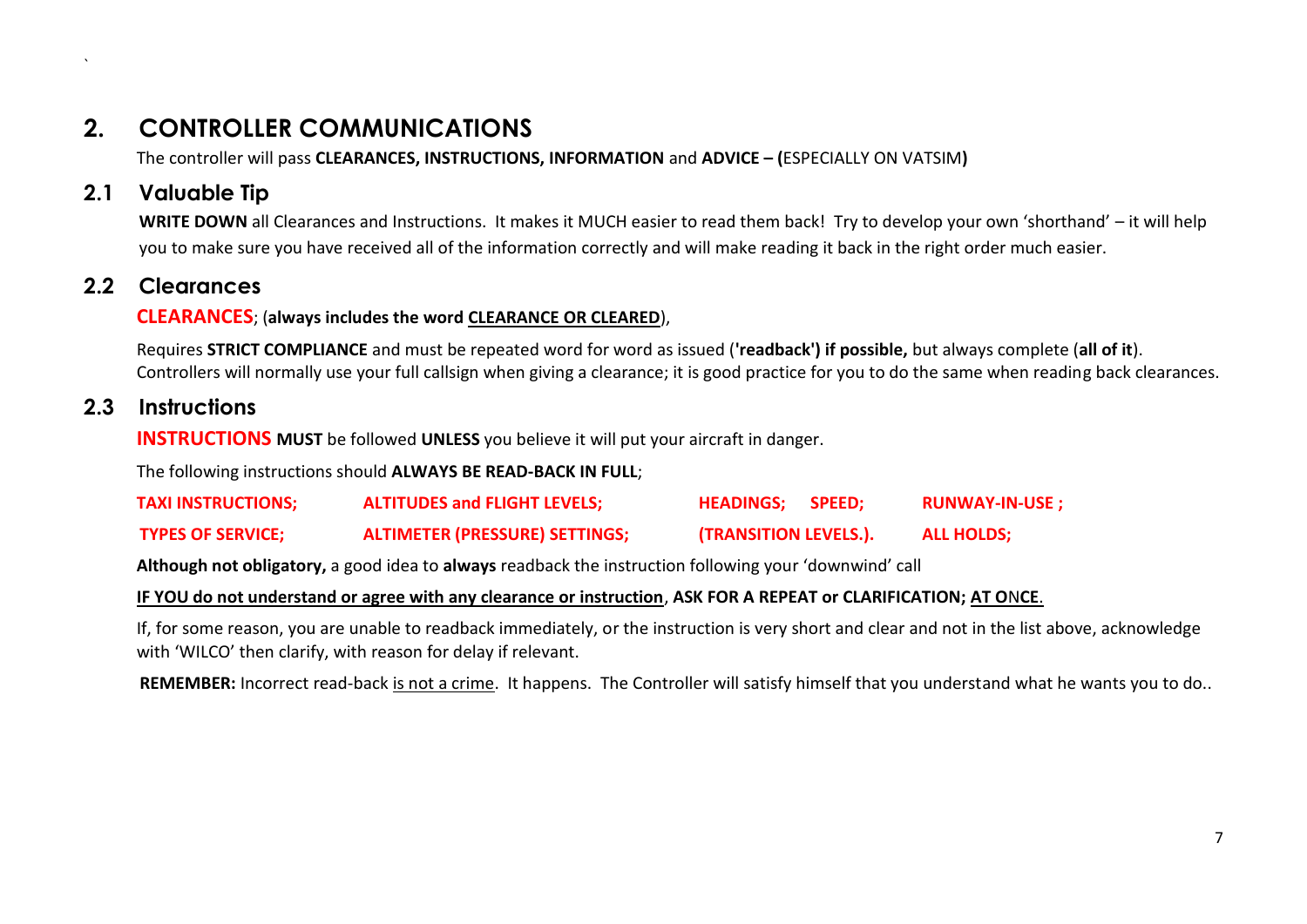## **2.4 Information**

`

**INFORMATION (including TRAFFIC INFORMATION)** Should **NOT** be read back, but can be acknowledged (an appropriate use of "Roger", perhaps). It is detail that the Controller needs to make sure you have because it could affect your flight IMMEDIATELY, (or later). In some cases it will be useful for the Controller to know you have heard and understand the information passed, in which case acknowledge receipt. E.g. "**G-TC, Runway 27, clear to land**, **surface wind 360 degrees; 5 knots**",

"**Runway 27, clear to land, have the winds, G-TC**" ("Roger the winds" never sounds quite right, though!).

[Question: Why will the controller be 'happy' with the above and what are the legal aspects?]

The controller will always welcome (brief) acknowledgment of Traffic information. Plus any relevant action by you.

E.g. "**G-TC, traffic is a fast jet in your 11 o'clock range 4 miles, reporting 5,000ft level**", "**G-TC copy the traffic, looking**" or similarly "**G-TC has the fast jet (in my 10 O'clock high)"**

## **2.5 Advice**

Is the VATSIM controller trying to help you? It is up to you what you do about it!

Often this will be in the form of a private text message, so be alert to private messages on your Pilot Client software.

## **2.6 ALWAYS REMEMBER.**

**T**he most important part of aviation radio telephony, is to understand the procedures. What happens next (what do I want to do). What information is needed by whom, from whom. Anticipate, be aware of what/who is happening around you and listen. The phraseology will come with practice. Just make sure that what you say, is short, clear and means what you intended to say.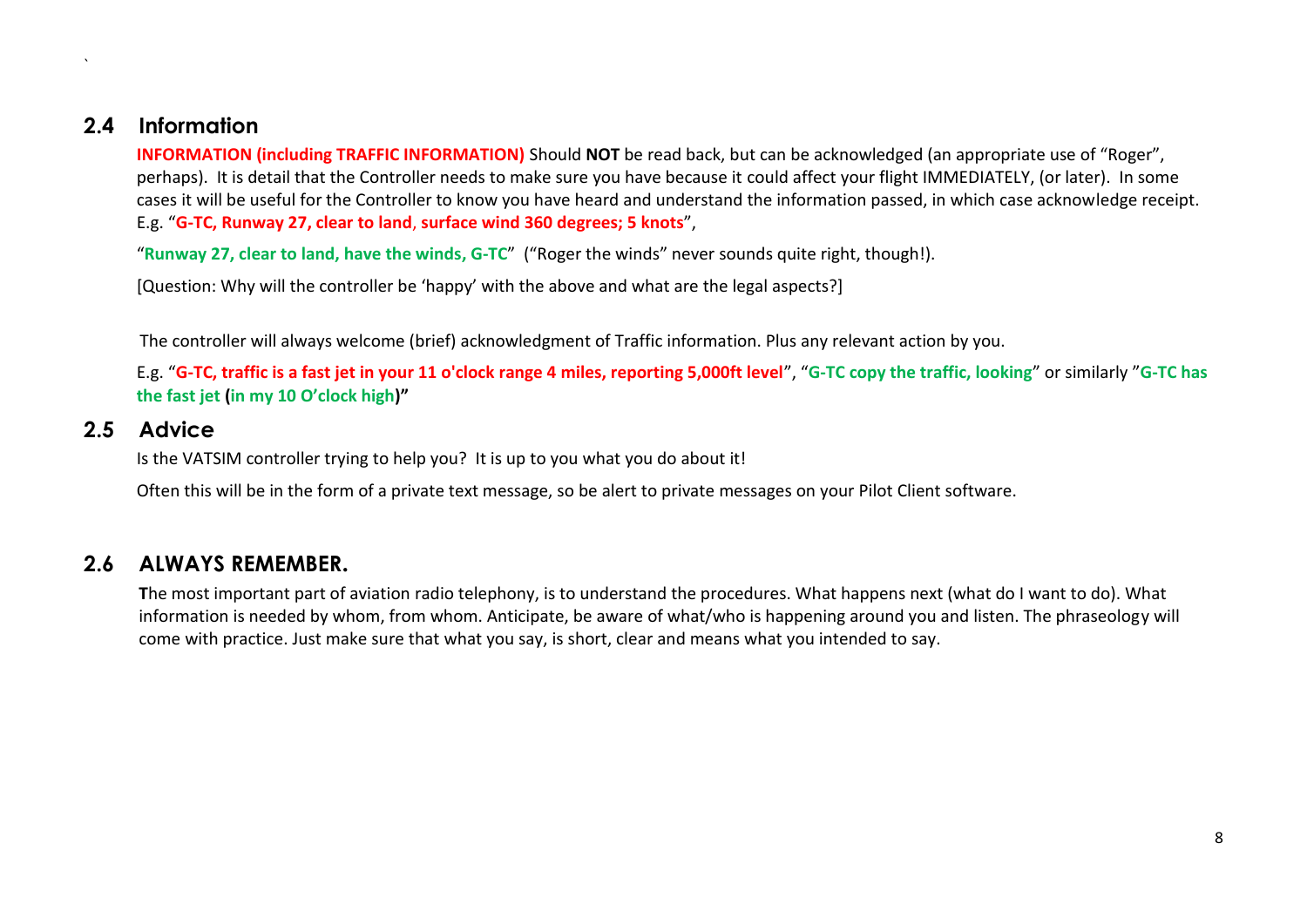`

The initial call to a new Controller should contain (**AT LEAST**) the information necessary to tell the Controller the service required/requested. It is most commonly a request.

## **3.1 DEPARTURE - TALKING TO TOWER OR GROUND.**

State the Clearance or Information required (for joining/departing/moving on the ground)

"**Shoreham Tower, G-GATC request taxi (for) local flight**" [Question; what is incorrect(RW), but informative with this call on VATSIM?] Sometimes, unless the Ground or Tower Controller is VERY busy (or it is local practice) the minimum first call is not required, and the Ground or Tower controller will not need to say 'Pass your message.' which would require two transmissions.

(for example)

- NOT> "**SHOREHAM-TOWER, G-GATC request clearance, for departure to Southend**", "**G-GATC, Shoreham Tower, pass your message**"
- BUT> "**SHOREHAM\_TOWER, G-GATC, C172 at tower parking, 1 POB, with information Alpha, request clearance for departure to Southend, VFR**"
- OR> "**SHOREHAM\_TOWER, G-GATC, C172 at tower parking, Information Alpha, request clearance instructions for local flight to the west, VFR"** The controller will then give you your clearance instructions, and if you will be taking off into Class D airspace, your after departure clearance at the runway. **Remember, on VATSIM flights 'away' (out of the ATZ) – OBTAIN CLEARANCE BEFORE MOVING.**

## **4.2 Airborne en Route**

"**Thames Radar, G-GATC (Request) Flight Information Service** "or "**Shoreham Approach, G-GATC request Zone Transit (North to South)**" In EACH case the Controller will reply with the **FULL CALLSIGN** and EITHER "**Pass your Message**" or the clearance requested (if handed over from another Controller).

**The Controller will confirm the service provided with his en-route instruction. You will confirm with your read back.**

## **4.3 Inbound to an Airfield**

"**Shoreham Tower, G-GATC, request join**" NOTE: "**Request Join**" Means "I request to join/enter your ATZ **TO LAND**"

The Controller will reply with the **FULL CALLSIGN** and EITHER "**Pass your Message**" or the joining instructions for the airfield (if handed over from another Controller). **MAKE SURE YOU ALLOW ENOUGH TIME/DISTANCE FOR THIS**.

**DO NOT ENTER A CONTROLLED ZONE (AIRSPACE) WITHOUT AUTHORITY** (Except class E)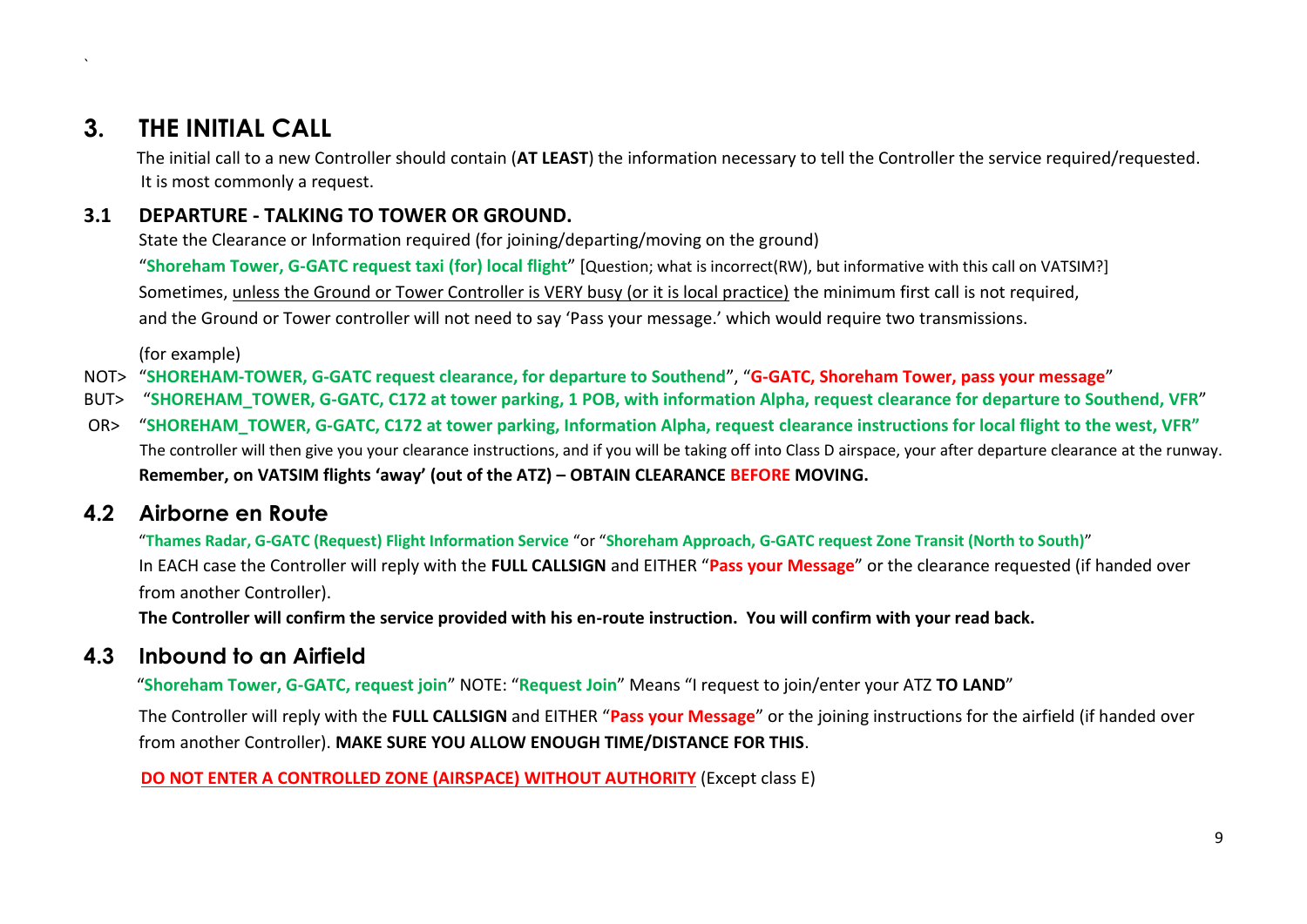- **4. POSITION REPORTS -** If you have, do, or are likely to fly real world, use this version and inform your Flight Instructor. This is used for initial en route communication and is **one of the few procedures you should try to strictly follow**. It should almost be a learned speech, confident, clear and in the correct order with no 'ers' or 'ums'!
	- It comprises **5** elements, **in a set order**; 1. A/C ID (callsign/type); 2. Position (can be geographic and/or radio-nav, heading); 3. Time (departure or position, whichever is more relevant);
		-

4. Level (state Height/Altitude/Flight Level); 5. Next position (waypoint/feature/VRP/Navaid) and **ETA**

#### "**G-GATC, (is a) C172, from/out of Biggin (at 15) to Shoreham (VFR), O/H Sevenoaks, Alt. 2300' (on) 1008 QNH, (Inbound) Mayfield at 35**"

This, in a slightly different format, is known as a CEPHACER call and is described fully in [a page on the website](http://www.cixvfrclub.org.uk/training/TrainingManual/cephacer.php) in the Training Section. It does not matter which of these you use, BUT, be consistent, one or the other, so that you always 'get it all in'.

## **4.1 The CEPHACER**

`

| C.           | <b>CALLSIGN AND A/C TYPE</b>    | <b>G-GATC, (is a) C172,</b> |                                                           |
|--------------|---------------------------------|-----------------------------|-----------------------------------------------------------|
| E.           | <b>EN ROUTE</b>                 | from/out of Biggin (at 15)  |                                                           |
| P            | <b>POSITION</b>                 | O/H Sevenoaks,              |                                                           |
| H            | <b>HEADING</b>                  | <b>Heading 180</b>          | if inbound to/outbound from a VOR = 005 Radial, MAYFIELD  |
| $\mathbf{A}$ | <b>ALTITUDE (&amp; QNH SET)</b> | Alt. 2300' (on) 1008 QNH    |                                                           |
| C            | <b>CONDITION</b>                | <b>VFR</b>                  |                                                           |
| E.           | <b>ESTIMATE (NEXT WAYPOINT)</b> | (Inbound) Mayfield at 35    |                                                           |
| R.           | <b>REQUEST (EN-ROUTE PLAN)</b>  | to Land Shoreham            | Remember your 'service request' was in your initial call. |

**4.2 REMEMBER**. This is what **YOU** would like to do. The Controller will now tell you what **HE NEEDS you to do**, an **INSTRUCTION.**

- **4.3** NOTE. During your Flight Training, you will be expected to use the Full Format, as above. However, when flying normally, try NOT to tell the controller something he already knows.
- **4.4** A 'controller friendly' flight plan will contain ONLY your main turning points(navaids/airfields/published VRPs), plus any extra bits (following M6) to describe your general route. That will mean your Flight plan is short and easy to read and check that that is what you are doing.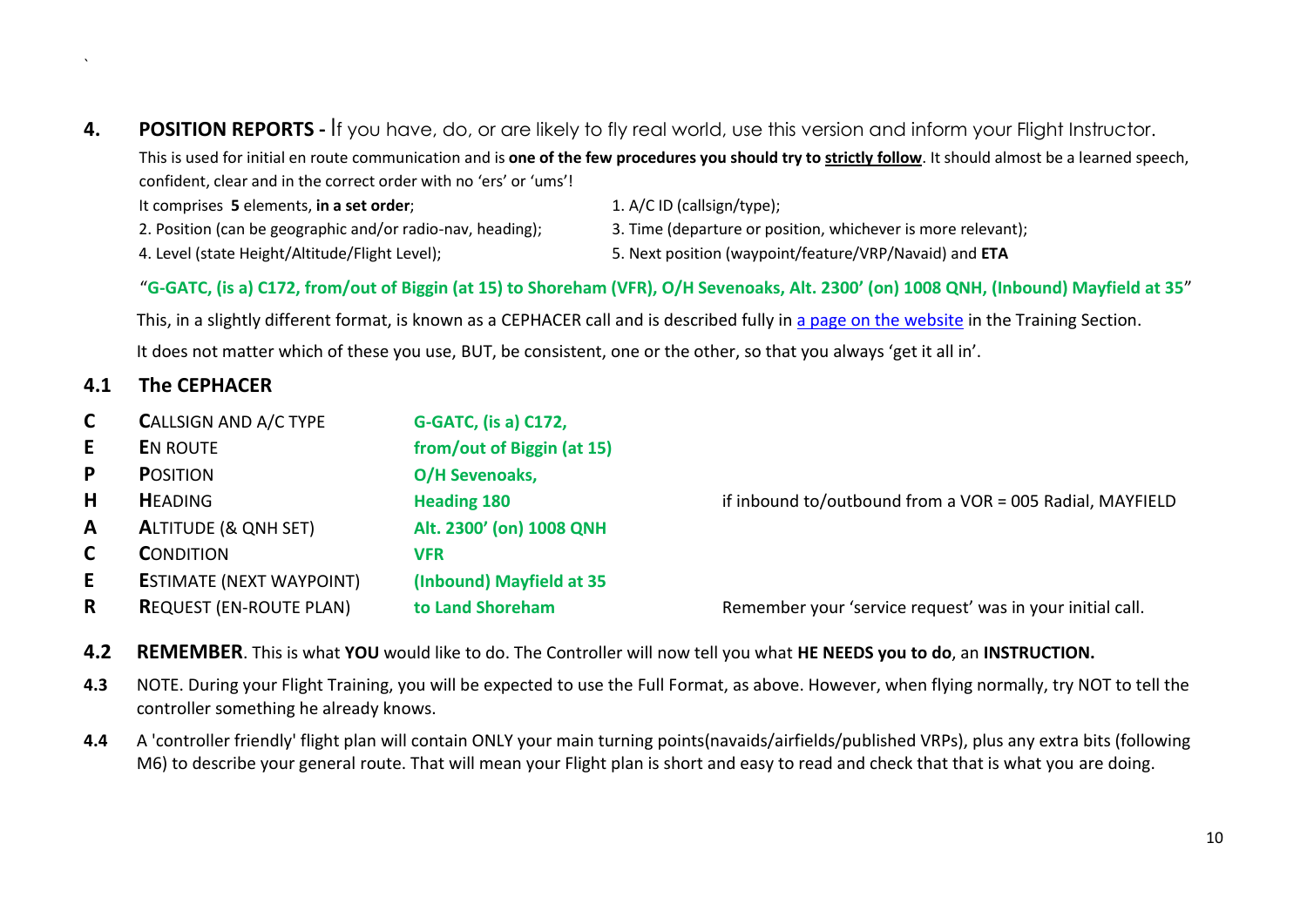#### **5. VACATING THE RUNWAY.**

`

#### **If Taxi instructions are not issued BEFORE you vacate the runway; VACATE, STOP & WAIT AT/AFTER THE HOLD.**

When you land on a runway, the Controller may have a number of situations requiring you to follow his instructions for leaving the Active runway. Below are some typical examples and the calls that should be made.

#### **5.1 No other Traffic in the Vicinity**

#### **"G-TC vacate at Charlie (and taxi to the GA Apron via taxiway alpha.)"**

#### **"Vacate (at) Charlie (and taxi to (the) GA Apron via alpha, G-TC)"**

This instruction would only be given **AFTER** the aircraft has landed and with taxiway/hold Charlie a safe distance ahead of the aircraft.

Sharp turns at speed can tip the aircraft over, and the controller will be well aware of this and so should you.

Then, after entering the taxiway: - Not required, unless instructed, but good practice, if it will help the controller.

**"Runway vacated G-TC"**

#### **5.2 Another A/C Close Behind**

**The Controller asks you to "Land Long" because G-BAGA is on approach behind you.** 

"**G-TC runway 27, cleared to land, surface wind is calm, land long to vacate Bravo"**

**"G-TC runway 27 cleared to land, (landing) long to vacate Bravo"**

#### **"G-GA Continue approach, expect to vacate Delta"**

This **can only be done on a runway at least twice the average landing run of both A/C concerned**, with exits that enable the runway to be 'divided in two'. This would include most Regional Airports, but exclude most small G.A. Airfields.

**G-BAGA** will **NOT** get a landing clearance until **G-GATC** is on the runway and beyond Charlie (**EGLC**).

You may be asked to '**taxi best safe speed to vacate Bravo**", after you land.

The second A/C **CANNOT be given clearance to land, until you are beyond his exit**.

I would take that to mean there could be a problem behind you, so get out of the way, as requested!

–ONCE on the runway, go to best (**SAFE**) taxi speed anyway (he could miss his exit)**.**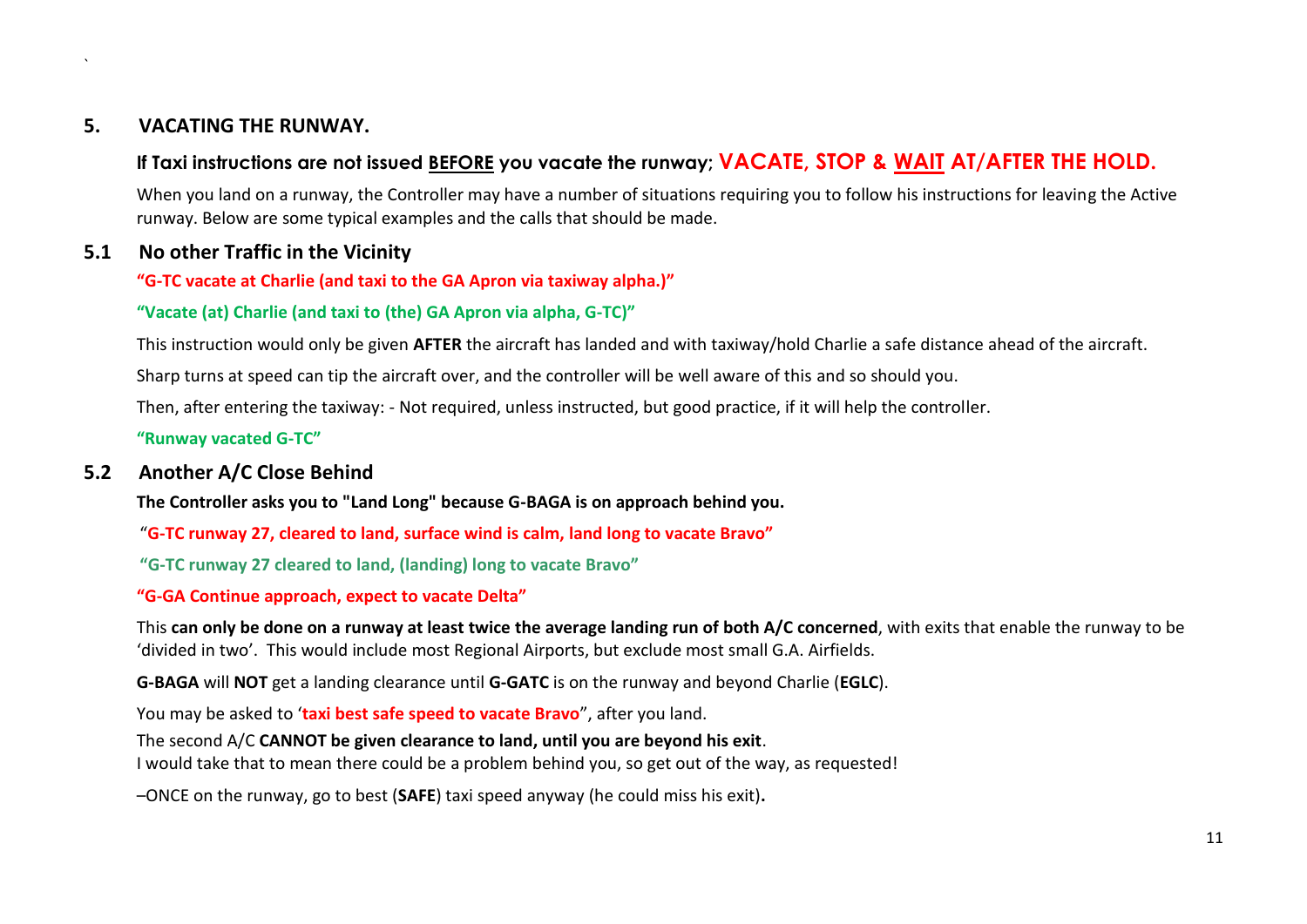#### **5.3 A Request to Leave the Runway at a Specific Turn Off**

There could be many reasons why the Controller needs you to vacate at a particular exit onto the taxiway. **It is an instruction.**

**5.3.1 "G-TC runway 27, Clear to land, vacate Charlie (if able)". If able** means, IF you can, I NEED you to vacate Charlie,

**BUT** if it isn't safe, or possible, **then clearly you do not** (If not possible, say so).

**"G-TC runway 27, clear to land, to vacate Charlie"**

**5.3.2 I**f you are the second aircraft in a "Land long" situation, and you go past Charlie, you will have an aircraft ahead, **on the runway**. You had warning, your problem, **but do tell ATC!**

"**G-TC, (Missed C), request B, have the traffic ahead, my separation**".

**5.3.3** Question; You will need a conditional vacation instruction, will it be

"**G-TC Behind the A/C ahead, vacate B, behind**" or "**G-TC After the A/C ahead vacate B**"

**5.3.4** You may get a call which means get off the runway as soon as you can.

"**G-TC Vacate runway when able**"

`

or an implied " I will be busy – I may not be watching you." type of instruction.

"**G-TC Vacate runway when able and report vacated**"

- **5.3.5** If NOT asked to report vacated, good practice to do so anyway WITH A SHORT report. "**G-TC vacated (the active/27)"**
- **5.3.6** If YOU want to vacate via a specific exit (to shorten your taxi route), make sure you are capable of doing so, then **ASK**. "**G-TC runway 27, cleared to land"**

**"G-TC runway 27, cleared to land, request vacate E"**

**"G-TC vacate E approved, (report vacated)" Echo approved/(to) vacate E (to report vacatedGTC**

**or not**, as the case may be. **"G-TC negative. Vacate at Foxtrot (and report vacated)"**

**Do NOT forget**, If you cannot comply with an instruction, say so ASAP, with (a short) reason why. – On the ground or in the air.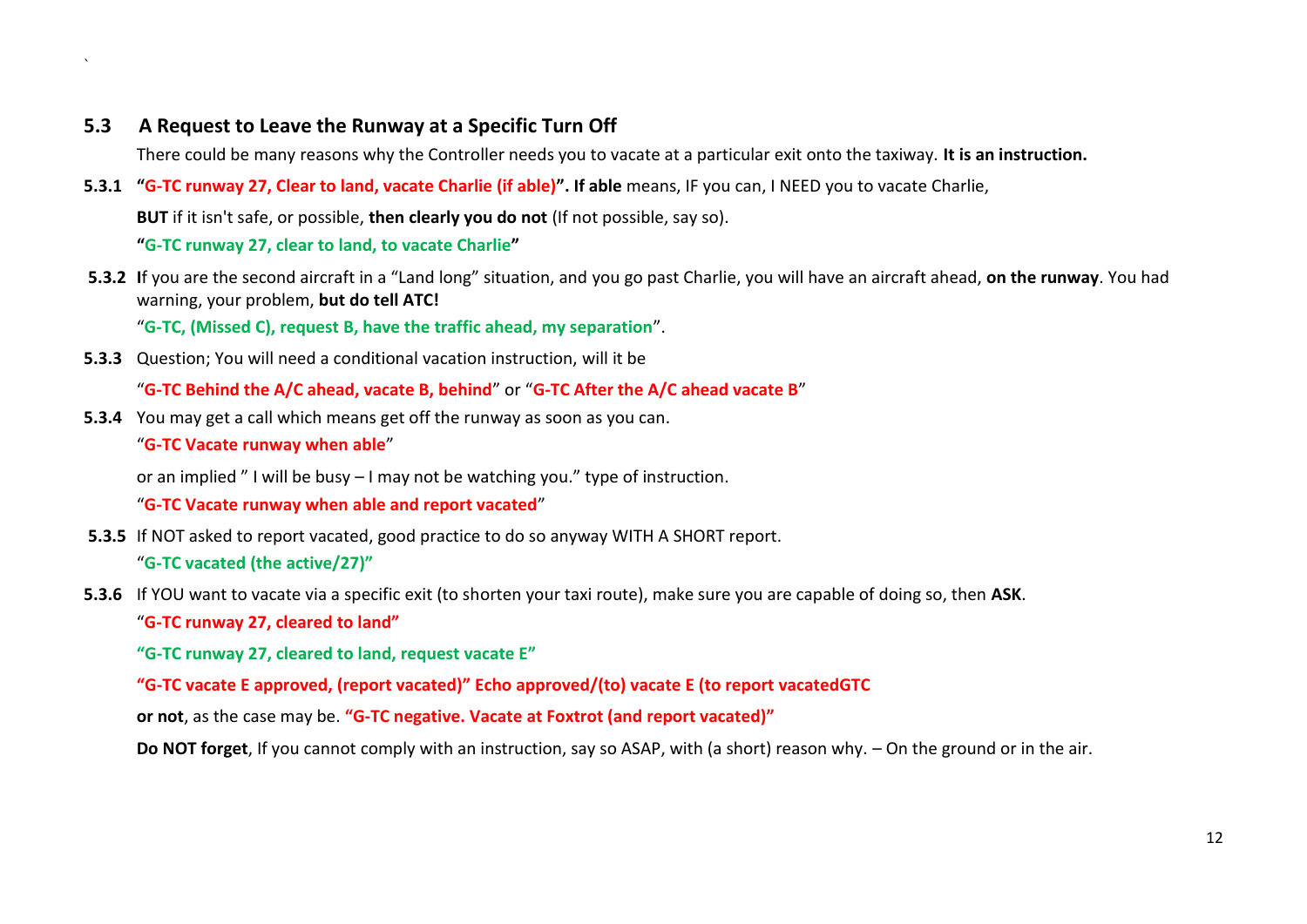## **5.4 'BASHING THE CIRCUIT' / 'CIRCUITS AND BUMPS' / 'TOUCH AND GOES' (T&GS)**

These are all terms used to describe a continuous flight in the circuit. Below are some notes to remember.

#### **5.4.1 YOUR DEPARTURE CLEARANCE.**

Because you are not departing from the circuit / ATZ, you do not require one. When you report

"**Ready to depart**" **AT THE RUNWAY HOLD,** You will be given any '**AFTER departure clearance**'

Note that the controller will normally pass your Circuit (after departure) clearance and then your take off clearance separately, unless he knows you can deal with them both at the same time.

#### **5.4.2 THE DOWNWIND CALL.**

`

For your first circuit, when you report 'Downwind', the controller will reply

"**Report final, Runway XX, touch and go**".

Once he is happy that you know what you are doing, he will reply (as normal) –especially if busy,

"**Report final runway XX**".

#### **5.4.3 BE AWARE of the intended actions of OTHER A/C – ESPECIALLY the one(s) AHEAD of you.**

If required, the controller can have a number of A/C 'doing circuits' at the same time, (I am OK with 3-4 A/C at Shoreham, as long as I do not have too many arrivals/departures). In that situation you may have a spacing of 1.5 – 2.5nm downwind, **FINE if the A/C ahead is also T&G**, but if he calls '**To land**' **CHECK YOUR SEPARATION**.

The controller **CANNOT clear you to Touch and Go UNTIL the landing A/C is off (or clearing) the runway.** 

#### **5.4.4 WHEN YOU HAVE HAD ENOUGH.**

Once you have started T&Gs, **UNLESS** you requested a **SPECIFIC NUMBER** of circuits, the controller will assume your next final approach is another T&G **UNTIL YOU TELL HIM OTHERWISE**. You should call **to land**, **on your last downwind leg**,

"**GTC, Downwind request/to land/full stop**".

**YOU should ONLY change your mind on final if it is VERY urgent**, see 5.4.3 above.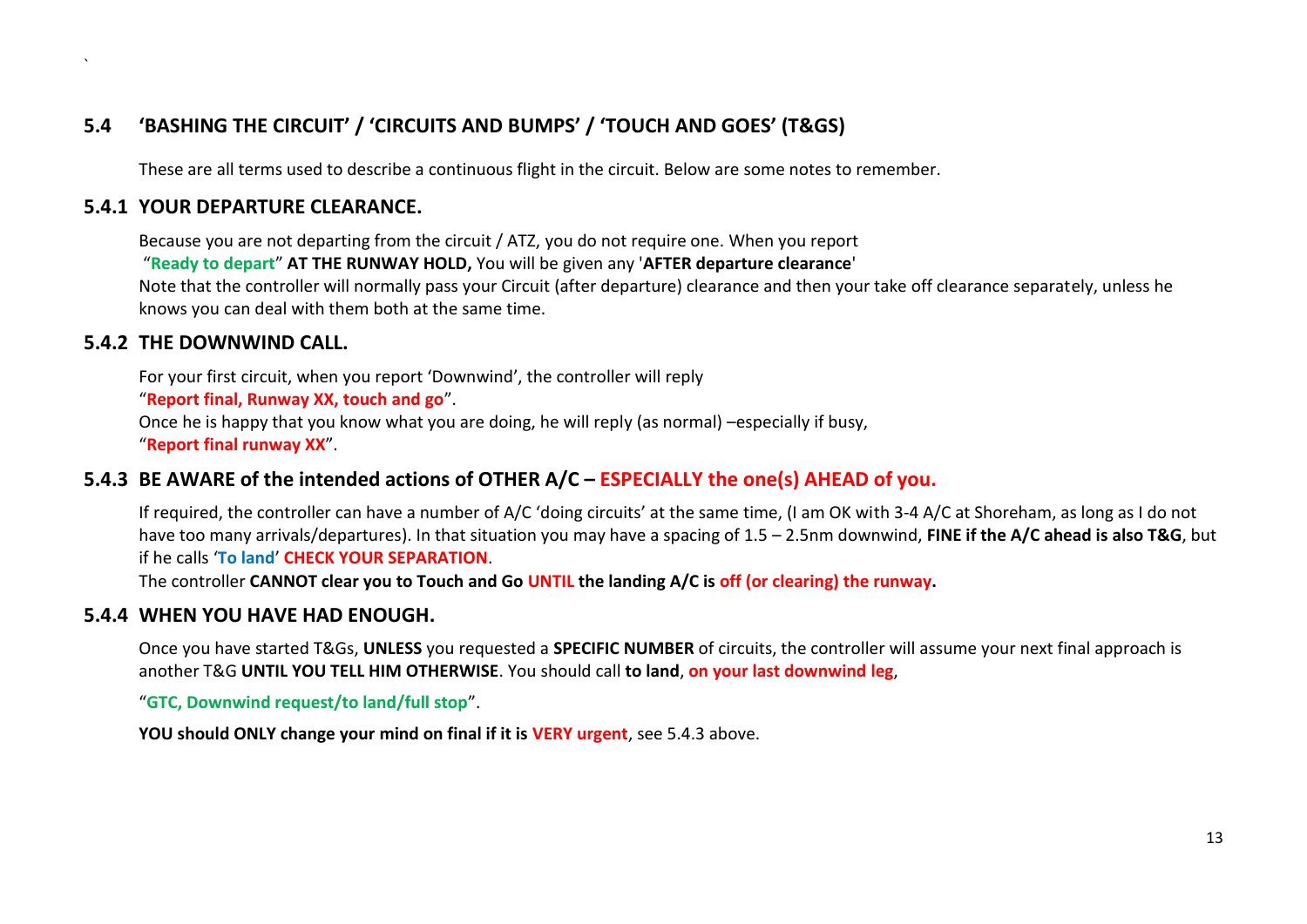#### **5.4.5 APPROACHING YOUR DESTINATION, you decide you want to 'bash a few circuits' before you land.**

IF THE A/F has a lot of traffic, **CALL EARLY** with your request, gives the controller more time to make room for you.

"**Shoreham Tower G-GATC 12miles inbound from the north request join and circuits**".

If not a problem he will reply,

`

"**G-GATC, Shoreham tower, continue inbound, expect straight in approach runway 20, report 5 dme SQWK 3763**."

This means **WHEN you report at 5dme** you should be **ON THE CENTRE-LINE, 20**. He may tell you circuits approved or not. If as above, you can assume you will be able to do circuits (or he is leaving his decision until you call in at 5dme, due current traffic).

## **5.4.6 The ZONE (ATZ/CTA/CTR) ENTRY CALL**

When you reach 5dme (or **AS ADVISED**), Do not forget, you were asked to "**Report 5dme**", **THAT IS WHAT (and ALL)** you need to do. **"(Shoreham Tower) 5dme GTC**". (unless your circuits have already 'been approved') "**GTC Report final 20, Circuits approved**". Great, it's fun time. **BUT.** 

#### **5.4.7 The AIRBORNE CIRCUIT CLEARANCE.**

If your request for circuits was made **WHILST AIRBOURNE** (inbound to land),

**BE AWARE**. **The controller IS REQUIRED TO PASS YOUR CIRCUIT CLEARANCE AFTER YOU REPORT 'ON FINAL'** –

**SO ALLOW TIME and SPACE for the following** (I would recommend calling final at 3-4nm)

"**GTC Final runway 20, T&G**",

"**GTC After departure, left hand circuits VFR, circuit altitude 1100ft QNH 1015. Runway 20 Clear touch and go**".

An instruction and a clearance, both **MUST be read-back**.

"**Left hand circuits VFR, 1100ft QNH/on 1015, runway 20 clear touch and go, GTC**".

**NOTE** that the readback is not word perfect, **BUT** the essential information is there, (If not, the controller will correct, which will probably mean a 'go-around').

The secret of good circuits is, know what is going on, keep the controller informed, fly the A/C, learn & enjoy.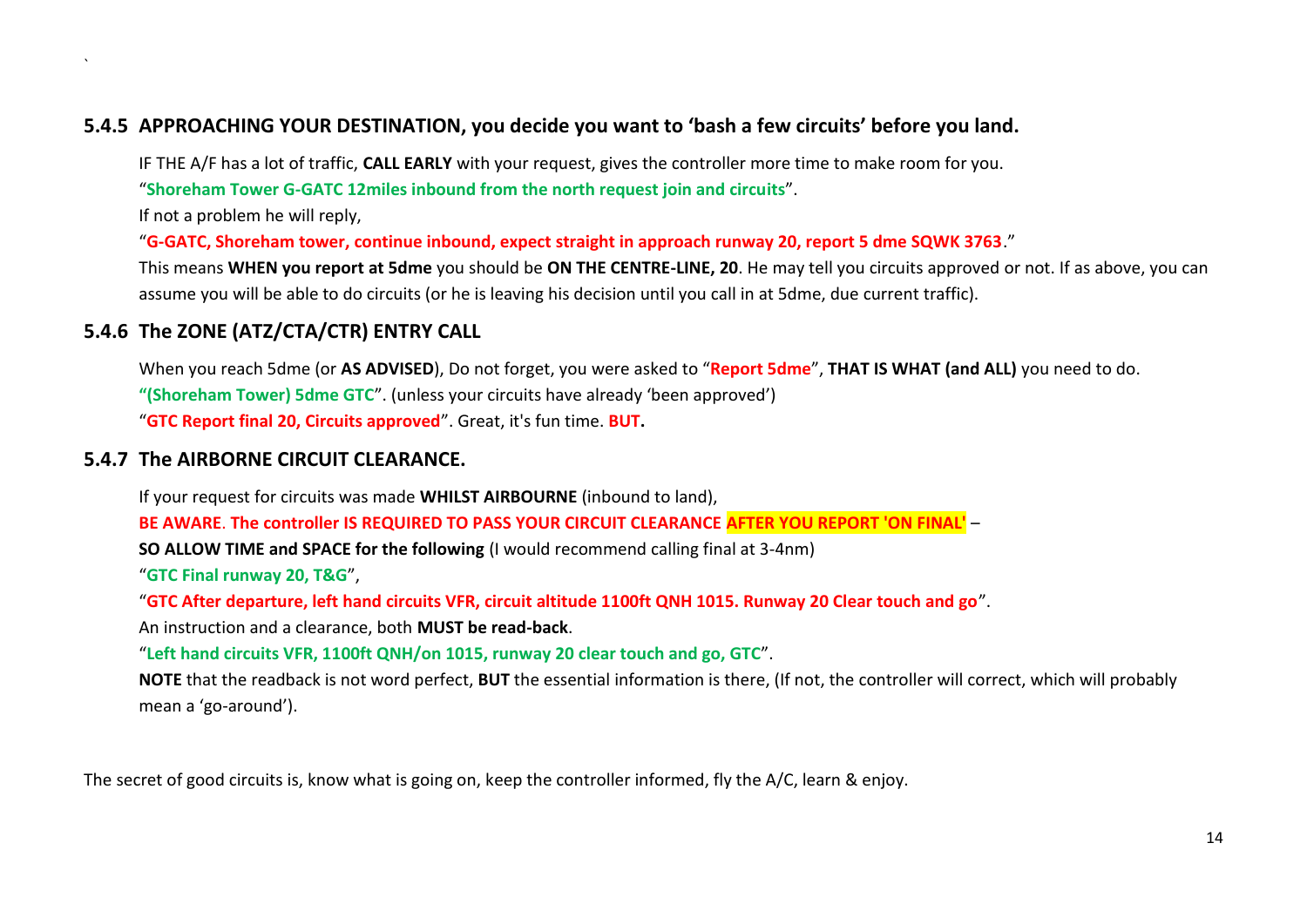## **A FLIGHT FROM A to B**

## **6. THE DEPARTURE**

`

#### **6.1. PLANNING BEFORE YOU SET OFF (THE MOST IMPORTANT PART OF YOUR FLIGHT)**:-

(for departure and destination airports plus En-route)

- **6.1.1.** Get a plan of the airfield layout– available from VATSIM/CIX (Links/NATS)
- **6.1.2.** Note the circuit direction for each runway and the circuit Altitude.
- **6.1.3.** Note all useful radio/nav aids, and their frequencies. On site/nearby/en-route; VOR's; NDB's, ILS's, DME's, (VRP's);
- **6.1.4.** Note the controller frequencies; ATIS; Gnd; Twr; App. (en-route & destination); The same for any diversion A/Ds?- or know how to get the data? – PlanG3
- **6.1.5.** Note any special 'bits & pieces' especially related to 'on-line': (EGLC- have you got default A/P or enhanced? With the new holds/taxiways) When you begin/continue your flight training you will be introduced to the **VFR Flight Planning Sheet**. This will help get all these organised easily. USE IT- even if only in part! It WILL add to the experience of your flight, and reduce problems. For the following journey our 'home' A/P is EGKB, Biggin Hill and we are going to Shoreham, EGKA.
- **6.1.6**. Plan route/winds/track true/track magnetic/ fuel etc

## **6.2. DEPARTING FROM A GA AIRFIELD (EGKA, EGBJ or EGKB-with differences)**

The first thing that we need to know is the start-up procedures for the A/D; At Biggin, because they also handle a lot of Business jets, as well as the occasional Military Aircraft and Helicopters. **Permission to start may be required**. It is good practice anyway! **LISTEN** to confirm local practice.

However, ON VATSIM/FSX,

If you are using an AIRCRAFT with a short battery life, start before first call and make it clear, **request TAXI not START**.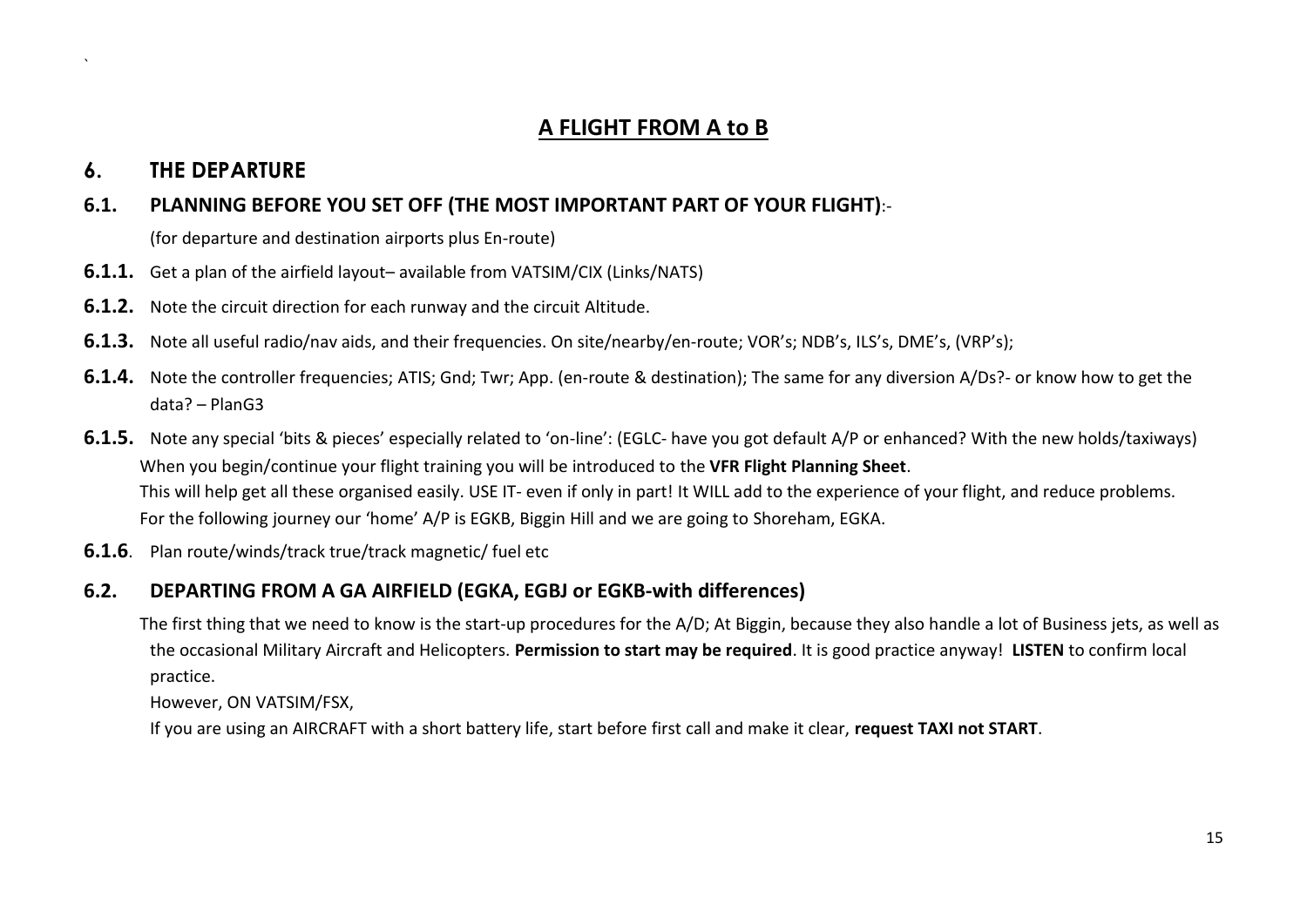#### **6.3. RADIO CHECK**

`

**a**

If the Aircraft has not been used recently/by you, a good idea to check your radios. Also no point in SENDING your Flt.Pln. unless your radios work! – No radio, no flight! NOTE At Biggin, Shoreham & Gloucester, no Ground position. (except for air shows.)

**6.3.1** It is good practice, after the controller reports YOUR signals, to let him know how you hear him. It could flag up a comms problem for either of you.

## **6.4 Automated Terminal Information Service (ATIS)**

You will hear (and / or read as a scrolling message across the computer screen) the following: -

The METAR (5TH of the month) will look like this:- **EGKB 051350Z 200/11 9999 FEW035 12/09 1009**

**(This is) Biggin Arrival & Departure Information Hotel , Time 1350Z Runway in use 21 Right Hand Circuit, Surface Wind 200, 11 knots, Visibility 10 Kilometres or more, Few 3500 feet, Temperature +12, Dewpoint +9, QNH 1009, QFE 989 Hectopascals, IFR expect an instrument approach Runway 21, All aircraft contact Biggin Tower frequency 134.80, Acknowledge receipt of information Hotel, on First Contact.** 

#### **You need to note down the important bits:- H 21RH 200/11 (12/9) 1009 (0989, If circuits) 134.80**

(You did note other important things like circuit height in your planning? At Biggin 1600' QNH or 1000' QFE (above the airfield) but it may not be included in the ATIS). At Shoreham QNH and QFE are the same, not enough difference between them.

If **ALL RUNWAYS** at the airfield have left hand (standard) circuits, the circuit direction may be omitted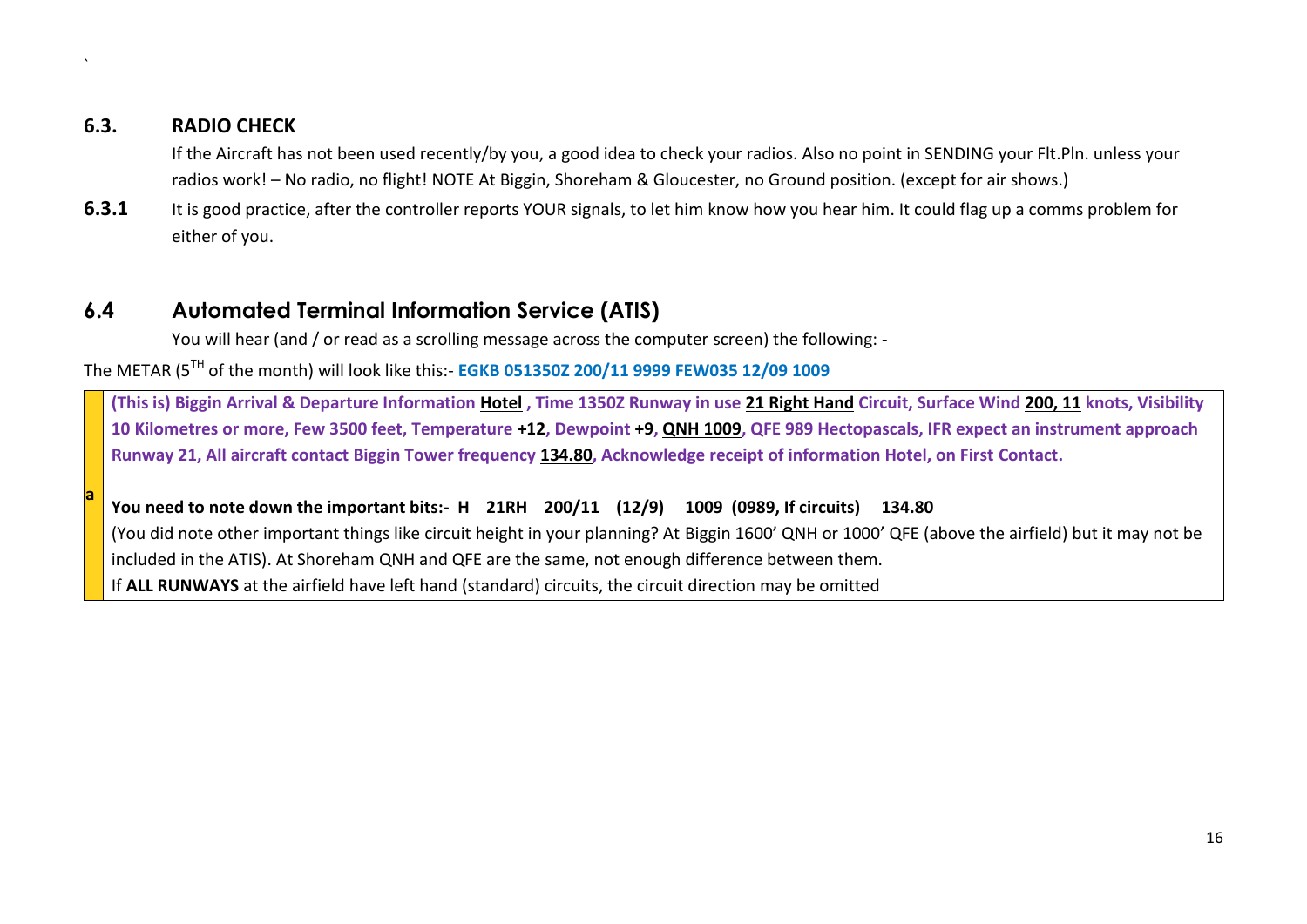## **7. AIR TRAFFIC SERVICES AVAILABLE TO THE VFR PILOT**

**7.1.1 With the deletion of Class F airspace within the UK, a FIS (Flight Information Service) has REPLACED ATSOCAS (Air Traffic Service Outside Controlled Air Space).** This is because the **FIS** is available in both **Class E** (controlled) **& Class G** (uncontrolled) airspace.

#### **7.1.2 THE FIS – Flight Information Service**

The new **FIS**, **for the VFR Pilot**, contains '**a suite of services available'**. Namely: **Basic Service**; **Traffic Service** and of course **No Service**.

**7.2 NO SERVICE**; Means what it says, you are on your own! The Controller will not talk to you, **unless HE NEEDS TO**. This means that on VATSIM you can, ignore the Controller. However, in controlled airspace, the VFR pilot will be expected to **COMPLY WITH ANY INSTRUCTION** from the Controller. NB If you do not want a service (in class E) and monitor the Controller Frequency,

a) You will know what is going on around you and

b) He will be able to contact you, if needed. – Good practice in Class G as well.

Make sure you know the rules for flight within **each class of Airspace**.

#### **7.3 BASIC SERVICE: This is an en-route Air Traffic Service you can request from your controller.** It means

1. You will be identified.

`

- 2. The controller will confirm your intentions (CEPHACER)
- 3. You will be passed relevant traffic (and other) information.

**HOWEVER** 1.The level and 'quality' of traffic (and other) information passed will depend on **Controller workload**.

2. He is **NOT** required to monitor your flight.

#### **SO REMEMBER; AVOIDANCE OF OTHER TRAFFIC (VFR/IFR) IS SOLELEY YOUR RESPONSIBILITY;**

#### **Therefore keep a good look-out at all times: and LISTEN.**

**BUT** if you need help or advice or need to notify a change in your Flt Pln. **TALK TO HIM**, he will **AT LEAST** advise you. NOTE. On VATSIM, entry to controlled airspace may be refused if you have no valid Flight Plan.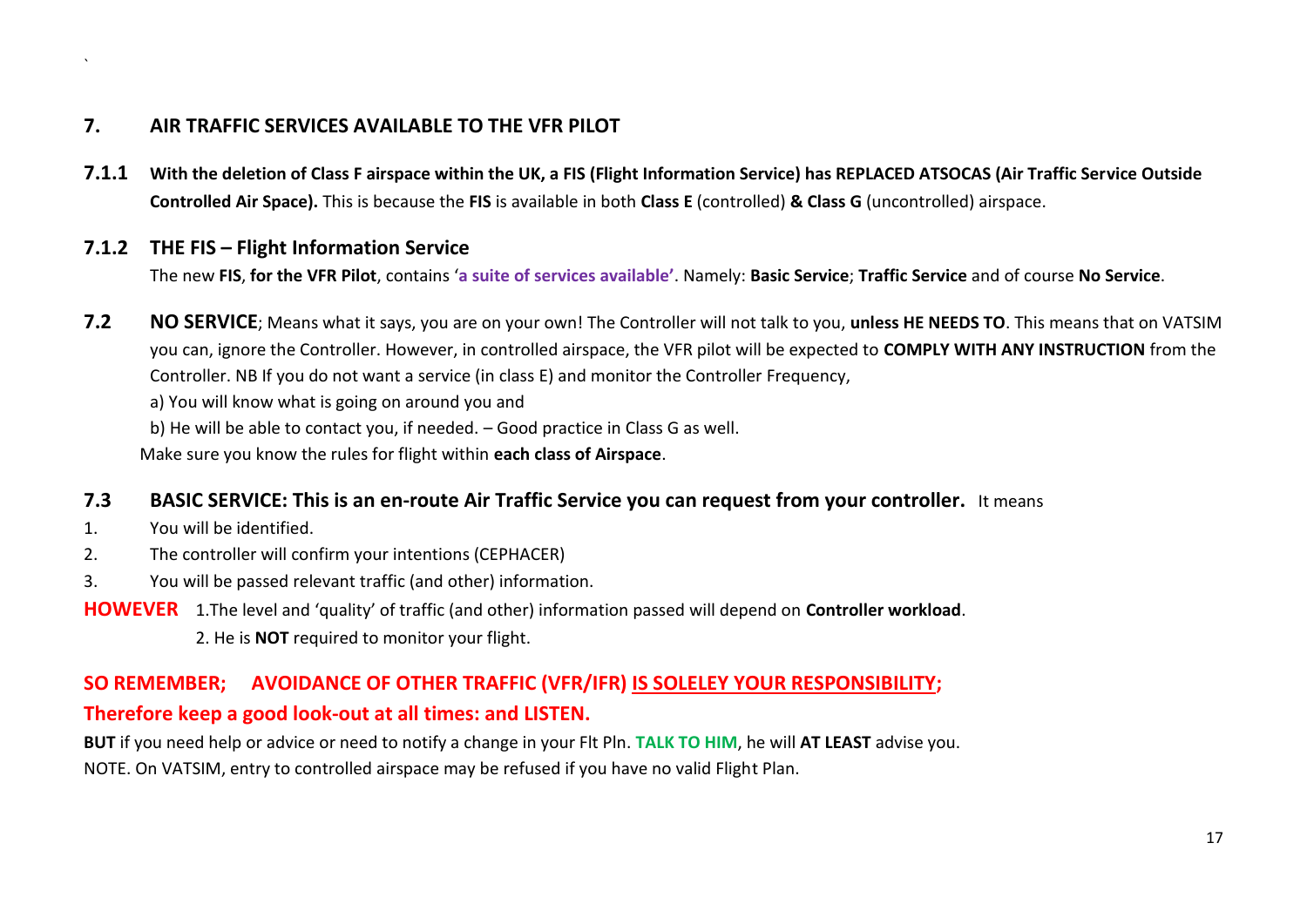- **7.4 TRAFFIC SERVICE: This is a surveillance (radar) based service.** The Controller will provide **Basic Service plus** radar derived information to **ASSIST** in keeping you clear of other traffic, plus other information (weather, radio nav. malfunction etc) Your AIRCRAFT will be **identified** and your flight **monitored**. **Headings will be issued** for '**sequencing and routi**ng'; **NOT deconfliction**. If you decide to change levels, notify the Controller. – He may approve or provide a different level (if he has other traffic). You **will be expected to comply with all Controller Instructions** (or tell him why not- '**GTC negative 4000', unable to maintain VFR due weather'**) Again, The level and 'quality' of traffic (and other) information passed will depend on Controller workload. **So LISTEN and keep a sharp LOOKOUT.** REMEMBER, even when under a 'radar service', **IN ANY AIRSPACE, AVOIDANCE OF OTHER TRAFFIC (VFR/IFR) IS SOLELEY YOUR RESPONSIBILITY.**
- **7.5 GENERAL RESTRICTIONS**

`

- **7.5.1 The VFR pilot may NOT request a higher level of service BUT in any controlled Airspace you are 'effectively', whether notified or not, under radar (or procedural) control.**
- **7.5.2. VFR FLIGHT IN CLASS A AIRSPACE IS NOT ALLOWED; Now, all CTAs/CTRs, that used to be class A, (allowing SVFR flight) is now class D (with prior permission to enter, required)**
- **7.6. CLASS E Airspace;**

Under the new rules **'FREE FLIGHT' IN CLASS E (CONTROLLED) AIRSPACE IS PERMITTED FOR THE VFR PILOT**, within the following rules.

- **7.6.1 Prior permission** to enter is **NOT** a requirement. However, you **ARE REQUIRED** to **REPORT ENTRY AND EXIT** of Class E airspace & **remain VMC**.
- **7.6.2 VFR AIRCRAFT ARE NOT REQUIRED** to follow ATC instruction. However, if receiving a **FIS** they will be **EXCPECTED** to follow ATC instructionsor say why not. If you requested '**NO SERVICE**', silly not to follow instructions, he would only give them to you for a **VERY GOOD REASON**!
- **7.6.3** Entry to class E airspace will be **denied to AIRCRAFT NOT squawking** (RW mode S) **mode Charlie**. **A REQUIREMENT OF FLYING ON VATSIM.**
- **7.6.4** If you decide '**no service' in Class E**. A good idea to monitor the frequency, and let ATC know you will, You will know what is going on and both you and ATC can make contact if required.

NOTE If the class E is under an **APPROACH** controller; **you WILL be under a traffic service. Whether Notified / requested or not.**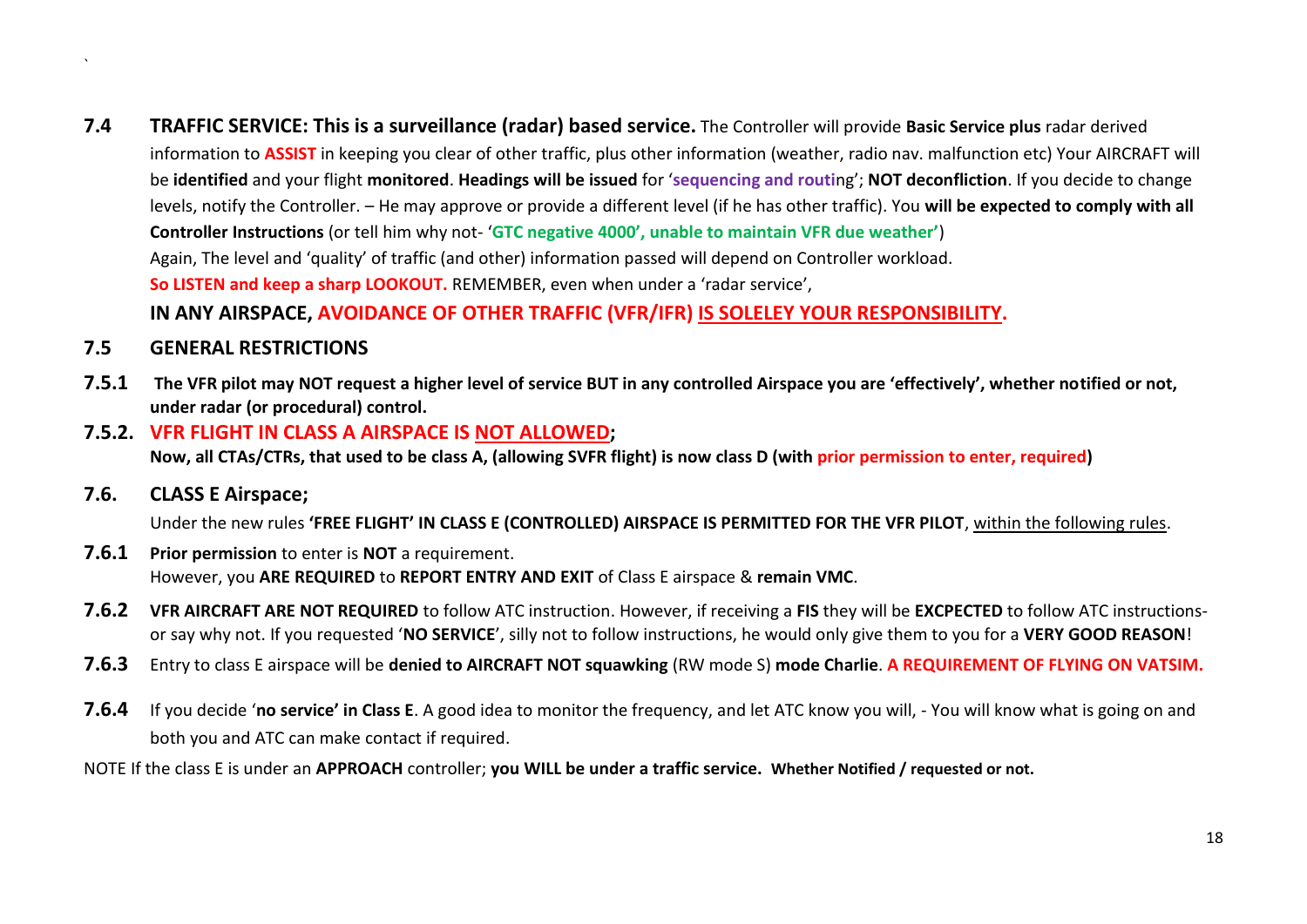## **8. En ROUTE TRANSFERING TO/CALLING A NEW CONTROLLER, EN-ROUTE (IN THE AIR)**

- **8.1. ON HANDOVER / TRANSFERRING TO A NEW CONTROLLER.** The information he will need to have, (should be in the following order). **AIRCRAFT CALLSIGN/TYPE; TYPE OF SERVICE; DEPARTURE (TIME) AND DESTINATION; PRESENT POSITION (TIME); LEVEL / ALTITUDE; ADDITIONAL DETAILS** (flight rule/service; **Next waypoint &ETA**; **any changes to flt.pln**.): - **This is a Position Report or CEPHACER**
- **8.2.** Your first handoff (to Thames Radar) will be expected, Thames is likely to have your information.
- **8.3.** "**CONTACT**" MEANS **I HAVE PASSED YOUR DETAILS. ATC Co-ordination has taken place.**

`

"**FREECALL**" MEANS **I HAVE NOT PASSED YOUR DETAILS. ATC Co-ordination has NOT taken place - although he may know about you.** "**GOTO**" **NO SPECIAL MEANING** (CAP413) **NB On VATSIM, 'DETAILS'= a co-ordinated transfer from one controller to the next.**

|             |                                                | <b>GTC YOU ARE LEAVING MY AIRSPACE, REPORT (OVERHEAD)</b>                                             | THIS IS BIGGIN TOWER(APP) HANDING US  |
|-------------|------------------------------------------------|-------------------------------------------------------------------------------------------------------|---------------------------------------|
|             |                                                | <b>SEVENOAKS; CONTACT THAMES RADAR, 132.7</b>                                                         | OFF TO THE NEXT CONTROLLER, EN-ROUTE  |
|             | <b>REPORT SEVENOAKS, (CONTACT/GOTO)</b>        | NB. 'Next report point' instruction BEFORE handoff instruction = 'contact next controller ON REACHING |                                       |
|             | <b>THAMES RADAR 132.7 GTC (pleasantries)</b>   | that VRP; NOT BEFORE (unless you have a problem or need to). So, ON REACING SEVENOAKS VRP:-           |                                       |
|             | THAMES RADAR, G-GATC, SEVENOAKS, BASIC         | <b>G-GATC THAMES RADAR, PASS YOUR MESSAGE.</b>                                                        | LATER ON YOU WILL BE SHOWN HOW AND    |
| l C         | <b>SERVICE.</b>                                |                                                                                                       | WHEN YOU CAN MERGE THESE TWO          |
|             | <b>G-GATC, C172 OUT OF BIGGIN, ROUTING TO</b>  | <b>GTC ROGER, BASIC SERVICE, REMAIN OUTSIDE</b>                                                       | CALLS.                                |
|             | SHOREHAM VIA SEVENOAKS AND MAYFIELD,           | <b>CONTROLLED AIRSPACE, REPORT MAYFIELD, SQUAWK</b>                                                   | (Do it like this for your test)       |
|             | <b>OVERHEAD SEVENOAKS, 2300' QNH 1009,</b>     | 7075.                                                                                                 | HE CONFIRMS THE SERVICE YOU CAN HAVE  |
|             | <b>EXPECT MAYFIELD AT 45</b>                   |                                                                                                       |                                       |
|             | <b>REPORT MAYFIELD, (TO) REMAIN OUTSIDE</b>    | <b>GTC (READBACK) CORRECT.</b>                                                                        | IT WAS ALL AN INSTRUCTION, SO MUST BE |
| e           | <b>CONTROLLED AIRSPACE, SQUAWK 7075, BASIC</b> | You should, but will not always hear 'readback'                                                       | READ BACK. YOU ACKNOWLEDGE THE        |
|             | <b>SERVICE GTC</b>                             |                                                                                                       | SERVICE TO BE PROVIDED                |
|             | <b>GTC (OVERHEAD) MAYFIELD (VOR)</b>           | GTC, ROGER, REPORT HAYWARDS HEATH VRP.                                                                | YOUR NEXT REPORTING POINT             |
| $ {\bf g} $ | <b>REPORT HAYWARDS HEATH (VRP) GTC</b>         |                                                                                                       |                                       |

NOTE Thames radar is responsible for lower airspace within a radius of 40nm of London City &/or 30nm radius of Biggin, up to 4000' QNH. That means he could 'keep you' almost to Shoreham (you did note that in your planning, yes?). So If he is busy with IFR, or we want to give ourselves plenty of time to prepare our approach, we can transfer/or be transferred to Shoreham tower or approach just SW of Mayfield. (We have done Controller 'moves' us). If he is VERY busy he is likely to put you to UNICOM at Sevenoaks.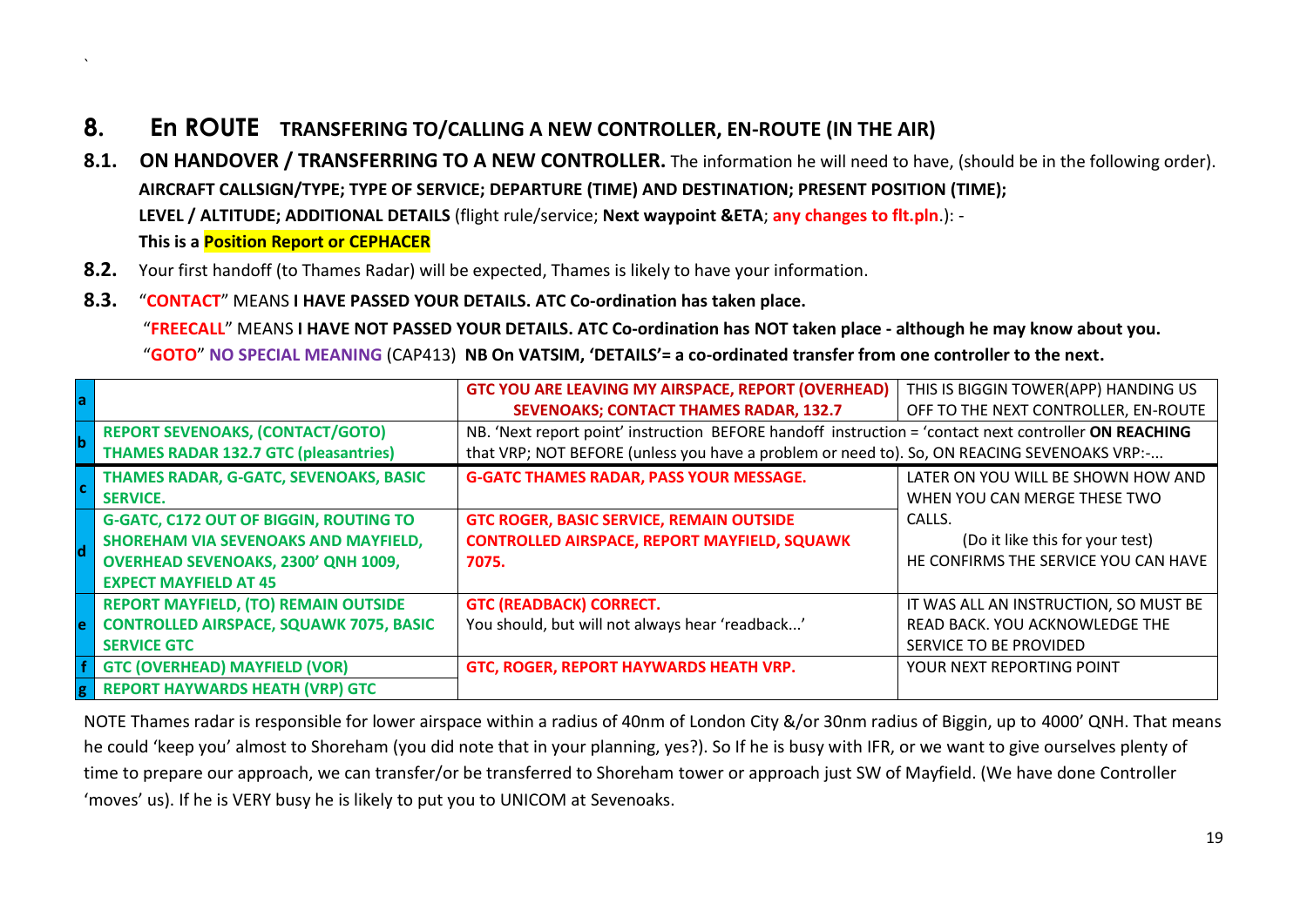As we see that Shoreham approach is on, we decide to talk to them as soon as we can, so **WE will now make the request**.

(Shoreham approach can control A/C "within ten minutes flying time of Shoreham airport"). @90kts about 12nm.

`

| THAMES RADAR GTC (3nm SOUTH OF MAYFIELD), REQUEST        |  | <b>GTC, FREQUENCY CHANGE APPROVED,</b>        | YOU MAY ALSO GET A CHANGE OF                   |
|----------------------------------------------------------|--|-----------------------------------------------|------------------------------------------------|
| <b>FREQUENCY CHANGE (to SHOREHAM APPROACH ON 123.15)</b> |  | <b>(GOTO SHOREHAM APPROACH ON 123.15)</b>     | SQUAWK CODE, READ IT BACK                      |
| (GOING TO) SHOREHAM APPROACH 123.15 GTC                  |  |                                               | RE-TUNE (YOU DID HAVE IT SET UP IN 'STAND-BY!) |
| <b>SHOREHAM APPROACH G-GATC REQUEST STRAIGHT-</b>        |  | <b>G-GATC SHOREHAM APPROACH, EXPECT O/Hd</b>  | SERVICE REQUEST, AMMENDED BY APP.              |
| IN JOIN.                                                 |  | JOIN, DUE TRAFFIC, PASS YOUR MESSAGE          | TWR only- this would include a VRP             |
| <b>G-GATC, C172 OUT OF BIGGIN HILL, 3MILES TO RUN</b>    |  | GTC ROGER, CONTINUE APPROACH, EXCPECT O/Hd    | READ IT BACK AND CONTINUE AS PER P1            |
| HAYWARDS HEATH VRP, 2300' QNH 1009,                      |  | JOIN AT 2000' QNH 1007, RUNWAY 20 (LEFT HAND) | If only TWR on, this would be at your ATZ      |
| <b>SQUAWKING 7075</b>                                    |  | <b>SQUAWK 3763, REPORT 3 MILES DME</b>        | <b>ENTRY VRP (3-4 miles out)</b>               |

**8.4 In this case we are going to a 'training area' for general handling exercises, then returning to Shoreham. TWR has handed us to Thames.**

|              | <b>Aircraft</b>                                  | <b>Controller</b>                            | Notes Wind 210/07 Q1022                   |
|--------------|--------------------------------------------------|----------------------------------------------|-------------------------------------------|
|              | THAMES RADAR, (STUDENT) G-GATC, FLIGHT           | (STUDENT) G-GATC, THAMES RADAR, PASS         | The CEPHACER call (position report) tells |
| l a          | <b>INFOMATION SERVICE</b>                        | <b>YOUR MESSAGE</b>                          | the Controller. Who, what, where we are   |
|              | G-GATC, C172 OUT OF SHOREHAM, LOCAL FLIGHT,      | G-TC, BASIC SERVICE, (due workload/traffic), | and what we are going to do, and for      |
| <sub>b</sub> | TO THE WEST FOR GENERAL HANDLING, EXERCISE       | <b>SQUAWK 3763, REPORT BEFORE RETURNING</b>  | how long. He gives us his squawk code     |
|              | <b>DURATION 30 MINUTES NOT ABOVE ALT 3,000'</b>  | <b>TO SHOREHAM</b>                           | so that he can keep an eye on us. We got  |
|              | QNH 1022 SQUAWKING 7000                          |                                              | it wrong when reading it back, so he      |
|              | <b>G-TC BASIC SERVICE SQUAWK 3733, TO REPORT</b> | <b>G-TC NEGATIVE, SQUAWK 3763</b>            | corrects that part.                       |
|              | <b>BEFORE RETURN TO SHOREHAM.</b>                |                                              |                                           |
|              | <b>Squawk 3763 GTC</b>                           | <b>G-TC, READBACK CORRECT, TRAFFIC</b>       | Having been told, we keep a look out for  |
| <b>d</b>     |                                                  | <b>INFORMATION, GLIDERS OPERATING FROM</b>   | the traffic, and adjust where we were     |
|              |                                                  | <b>WASHINGTON VRP SOUTH TO THE DOWNS.</b>    | going, if required.                       |
| l e          | <b>G-TC COPY THE TRAFFIC</b>                     | Having said Basic service, why this          | If we make a major change, don't forget   |
|              |                                                  | information?                                 | to tell the controller                    |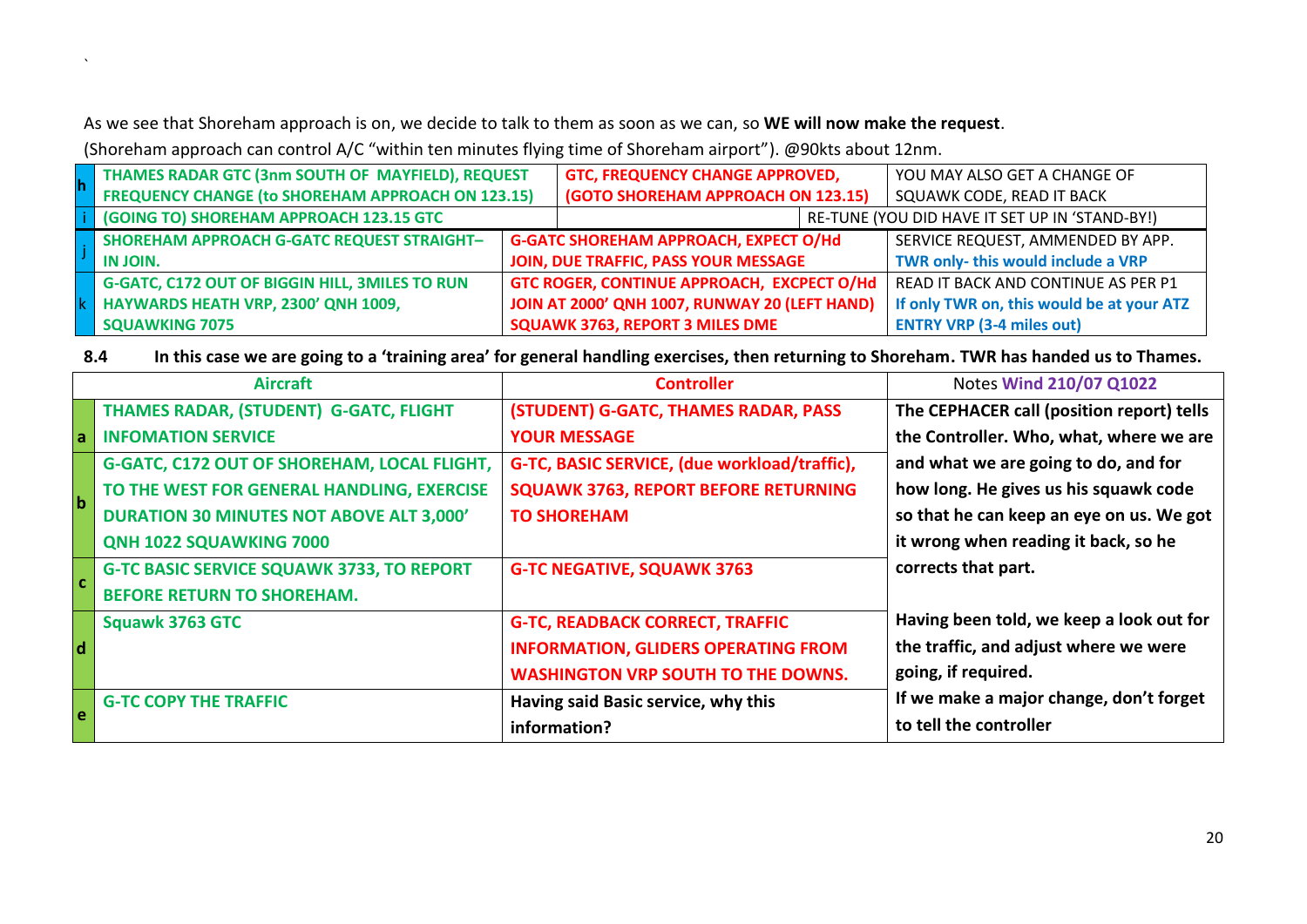## **9. ZONE TRANSITS**;

`

- **9.1.** If you cannot clear the **TOP** of an ATZ (**by more than 1000'**) or you need to go through controlled airspace, You will need to (**should – for safety**) do a **ZONE TRANSIT**; The basic rules are:
- **9.1.1. NEVER ENTER CONTROLLED AIRSPACE UNTIL CLEARED TO DO SO. Ensure you make a request call in good time** (why?)
- **9.1.2. Follow (and read back)** any instructions concerning **reporting points, levels, headings or Squawk codes.**
- **9.1.3. REMEMBER TRAFFIC AVOIDANCE IS ULTIMATELY YOUR RESPONSIBILITY,**
- **9.2.** You will be given an **ENTRY POINT(VRP)**; a **TRANSIT ALTITUDE (OR HEIGHT)**; a **TRANSIT ROUTE**; and an **EXIT POINT (VRP). (RARELY AT THE SAME TIME)** You **may** have a **Squawk code change**. **YOU WILL NORMALLY TRANSIT OVERHEAD THE RUNWAY(S); (PLAN YOUR ROUTE ACCORDINGLY)**
- **9.3. LISTEN and LOOK** for other traffic so that you are ready for any avoiding manoeuvres. (you may need approval)
- **9.4.** It will help en-route Controllers if you have indicated a **zone transit** in your Flt Pln. E.g. "**BPK Dct BIG**" goes **through City zone**; or in notes "(**to) transit Gatwick zone**".

#### **9.5. A ZONE TRANSIT THROUGH EGLC LONDON CITY, FROM NORTH TO SOUTH.** You are **NOT** with any controller, you **freecall**.

**9.5.1. If you where with Thames Radar**, the 2 controllers would talk to each other to agree your entry, / City Tower will need to plan your route with other traffic. **THAT IS WHY YOU CALL IN GOOD TIME**

| <b>CITY TOWER G-GATC REQUEST ZONE TRANSIT,</b> | <b>G-GATC CITY TOWER, (REMAIN OUTSIDE</b> | IF A BIT CLOSE, YOU WILL BE TOLD TO          |
|------------------------------------------------|-------------------------------------------|----------------------------------------------|
| a NTH TO STH. (10miles DME/entry in 5-8 mins)  | THE ZONE if too close) PASS YOUR          | REMAIN OUTSIDE (UNTIL CLEARED) DO SO         |
|                                                | <b>MESSAGE</b>                            |                                              |
| G-GATC C172, 2MILES SOUTH OF BPK, 2300' QNH    | <b>GTC, REPORT M11 JUNCTION AT 2000FT</b> | Your 'entry reporting point. If with another |
| 1009 SQUAWKING 7000 REQUESTING/TO              | ON THE QNH 1008.                          | controller, he would now be talking to       |
| <b>TRANSIT CITY ZONE NTH TO SOUTH</b>          |                                           | CITY TWR to confirm your clearance           |
| C REPORT M11 JUNCTION, 2000' QNH 1008GTC       |                                           |                                              |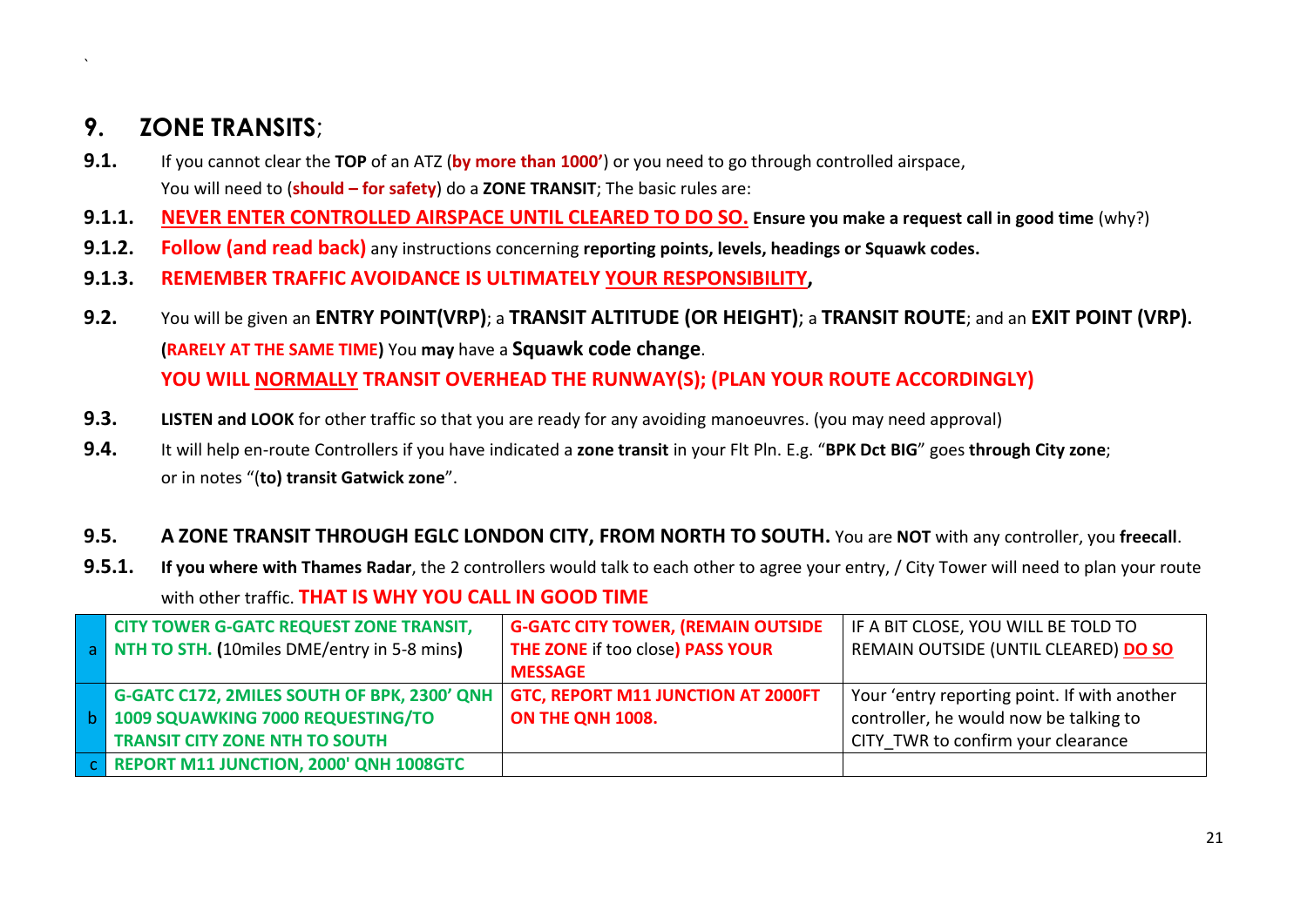|   | (CITY TOWER) M11 JUNCTION, GTC                | <b>GTC (IS) CLEARED TO ENTER THE/CITY</b>                                                | YOU HAVE CLEARANCE TO ENTER; ENTRY          |
|---|-----------------------------------------------|------------------------------------------------------------------------------------------|---------------------------------------------|
|   |                                               | ZONE VIA M11 JUNCTION AT/NOT                                                             | POINT; ENTRY ALTITUDE AND CITY SQUAWK.      |
|   |                                               | ABOVE/BELOW (Alt.)2000' QNH 1008,                                                        | <b>NOT ABOVE= NO HIGHER THAN;</b>           |
|   |                                               | <b>SQUAWK 7057</b>                                                                       | AT = MAINTAIN THAT ALTITUDE/HGT. +/- 200ft  |
|   | <b>CLEARED TO ENTER CITY ZONE VIA M11</b>     | <b>GTC READ BACK CORRECT, REPORT</b>                                                     | THE CONTOLLER WILL ASSUME YOU ARE USING     |
|   | JUNCTION AT/NOT ABOVE 2000' QNH 1008,         | <b>AIRFIELD/RUNWAY IN SIGHT</b>                                                          | THE NDB TO 'HOME' ON THE A/P. (AND THE      |
|   | <b>SQUAWK 7057 GTC</b>                        |                                                                                          | DME [at City, the ILS] for RANGE)           |
|   | (TO) REPORT RUNWAY IN SIGHT, GTC              |                                                                                          | IT WAS AN INSTRUCTION; READ IT BACK         |
|   | GTC RUNWAY / A/P IN SIGHT                     | GTC CROSS THE 27 NUMBERS/THRESHOLD,                                                      | YOUR ROUTE AND NEXT REPORTING POINT         |
| g |                                               | <b>REPORT SOUTH OF THE RIVER</b>                                                         | NB; NO CHANGE IN LEVEL GIVEN (or approved)  |
|   | <b>CROSS THE 27 NUMBERS/THRESHOLD,</b>        | <b>GTC CORRECT</b>                                                                       | <b>UNLESS ASKED TO DO SO, DO NOT REPORT</b> |
|   | <b>REPORT SOUTH OF THE RIVER, GTC</b>         |                                                                                          | PASSING OVERHEAD; REPORT AT YOUR NEXT       |
|   | <b>GTC SOUTH OF THE RIVER</b>                 | <b>GTC ROGER, CLEAR TO LEAVE THE ZONE</b>                                                | 'GIVEN' REPORTING POINT;                    |
|   |                                               | (TO THE SOUTH) REMAIN CLEAR OF                                                           |                                             |
|   |                                               | <b>CONTROLLED AIRSPACE, SQUAWK 7000</b>                                                  |                                             |
|   |                                               | <b>MONITOR UNICOM 122.80</b>                                                             |                                             |
|   | <b>CLEAR TO LEAVE THE ZONE (TO THE SOUTH)</b> | You will be 'returned' to whatever service you entered with, if you had been with Thames |                                             |
|   | <b>REMAIN CLEAR OF CONTROLLED AIRSPACE,</b>   | before, you would be handed back to them.                                                |                                             |
|   | UNICOM 122.80 SQUAWK 7000 GTC                 |                                                                                          |                                             |

- 9.5.2 If you had been with Thames or LONDON and requested / confirmed a transit with them, they would have co-ordinated with City and may have given you your clearance to enter, "report runway in sight, contact City Tower, 118.070 " You would NOT have a squawk code change, and your first transmission to City Tower would be 'g' above (with full callsign)
- NOTE: THAMES may also agree with City and give you your transit altitude/height. Maintain it!

`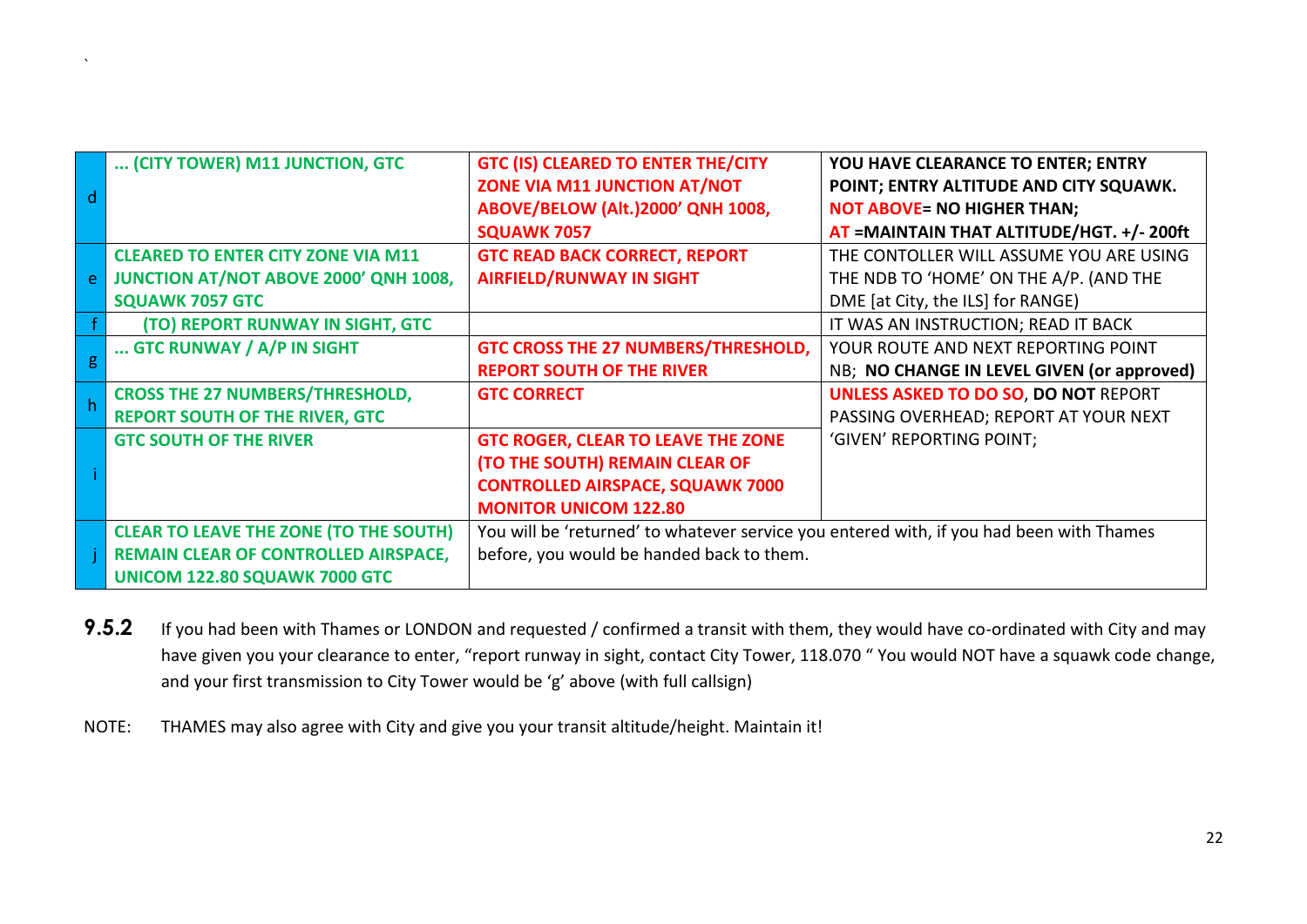## **10. ZONE ENTRIES;**

`

- **10.1.** If you wish to land at an airport within its own **CTA/CTR – Class D or higher, or class E with PPR (prior permission required) EGLL/Military,** You will need to do a **ZONE ENTRY (JOIN).** The basic rules are
- **10.1.1. DO NOT ENTER CONTROLLED AIRSPACE UNTIL CLEARED TO DO SO Ensure you make a request call in good time.**
- **10.1.2. Follow (and read back)** any instructions concerning **reporting points, levels, headings or Squawk codes**.
- **10.1.3. REMEMBER TRAFFIC AVOIDANCE IS ULTIMATELY YOUR RESPONSIBILITY, even WHEN UNDER 'RADAR' CONTROL**
- **10.2. AGAIN**, you will be given an **ENTRY POINT**; a **TRANSIT ALTITUDE (OR HEIGHT)**; a **TRANSIT ROUTE**; **possibly a further VRP and CIRCUIT JOINING INSTRUCTIONS**. You **may** have a **Squawk code change, as well as a controller change**.
- **10.2.1. LISTEN and LOOK** for other traffic so that you are ready for any avoiding manoeuvres. Make sure you have filed a valid Flight Plan including your destination. Try to have everything you can set-up, (frequencies ready).
- **10.3 Let us look at a flight into Stansted EGSS.**
- **10.3.1** As you cross the Thames, South to North, you could be with no-one, a **LON**don**\_C**on**T**rolle**R** or **Thames Radar**; The approach to Stansted, 'top down' will be covered by a **LON\_XX\_CTR or Essex radar/Stansted approach**, if on. You will need to talk / be transferred to them at least 15-20 miles from Stansted ZONE. (If under Thames, they will give you a reporting point at that sort of distance, to hand you over.)
- **10.3.2** If you are handed from one controller to another, especially for a join to land, **they will have co-ordinated** (talked to) each other to get you set up for the approach controller.

This will be clear on your first call – If he has your details, you will be given an en-route instruction, instead of "**pass your message**".

| -d  |                                             | TC REPORT BILLERICEY VRP (Thames radar) | YOUR LAST EN-ROUTE REPORTING  |
|-----|---------------------------------------------|-----------------------------------------|-------------------------------|
| ∣ b | <b>GTC</b><br><b>REPORT BILLERICEY VRP,</b> |                                         | ` FROM THAMES<br><b>POINT</b> |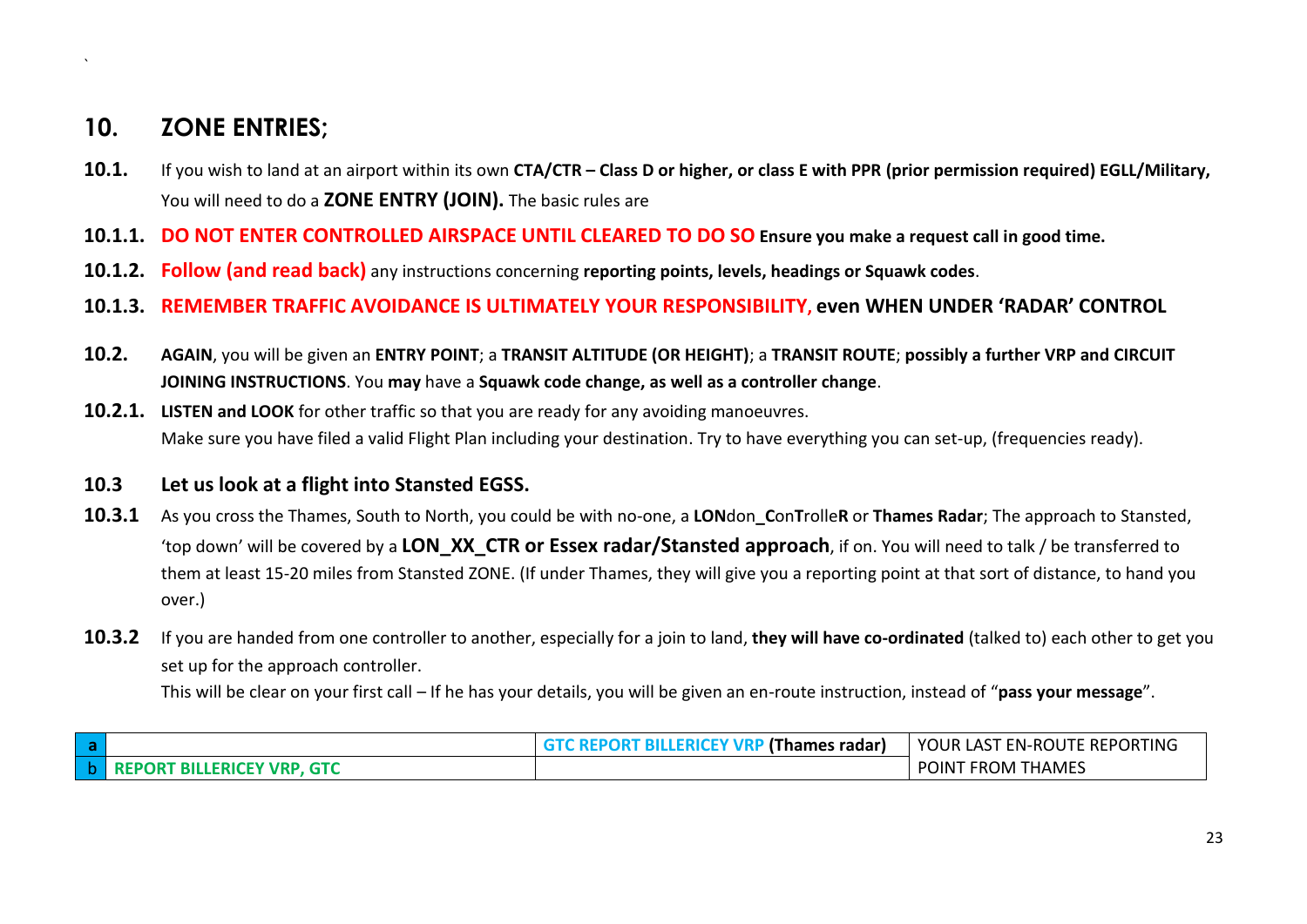|                  | <b>STANSTED APP, THAMES</b>                   | APP, pass message.                                                                               | ON VATSIM, THIS                      |
|------------------|-----------------------------------------------|--------------------------------------------------------------------------------------------------|--------------------------------------|
| $\mathsf{d}$     | <b>G-GATC C172, VFR, COMMING BILLERICAY,</b>  | ROGER, REPORT CHELMSFORD VRP, NOT ABOVE 2000' QNH                                                | <b>CONVERSATION MAY BE BY</b>        |
|                  | ZONE ENTRY FOR JOIN (/TO LAND)                | <b>1010, SQUAWK 7087</b>                                                                         | TEXT, THAT IS WHY, YOU NEED          |
| e <sup>-</sup>   | <b>REPORT CHELMSFORD VRP, NOT ABOVE 2000</b>  | <b>CORRECT</b>                                                                                   | THAT SORT OF DISTANCE AWAY           |
|                  | QNH 1010, SQUAWK 7087, THAMES                 |                                                                                                  |                                      |
|                  | GTC (AT/OVERHEAD) BILLERICEY VRP              | GTC REPORT CHELMSFORD VRP, NOT ABOVE 2000' QNH                                                   | YOUR LAST INSTRUCTION FROM           |
|                  |                                               | <b>1010, SQUAWK 7087</b>                                                                         | THAMES, & YOUR NEXT REPORT           |
|                  | <b>REPORT CHELMSFORD VRP NOT ABOVE 2000'</b>  | <b>READBACK CORRECT, CALL STANSTED APPROACH ON</b>                                               | POINT, IT REMAINS VALID AFTER        |
| $\boldsymbol{g}$ | <b>QNH 1010, SQUAWK 7087, GTC</b>             | 120.62                                                                                           | TRANSFER TO STANSTED APP.            |
|                  | <b>STANSTED APPROACH ON 120.62 GTC</b>        |                                                                                                  | Gives you time to listen.            |
|                  | STANSTED APPROACH, G-GATC,                    | <b>G-GATC STANSTED APPROACH, ROGER, (YOU ARE) CLEAR</b>                                          | <b>NB YOUR SERVICE</b>               |
|                  | <b>CHELMSFORD VRP, 2000' (FOR) ZONE ENTRY</b> | TO ENTER THE/STANSTED ZONE, REPORT GREAT DUNMOW                                                  | <b>REQUEST/POSITION REPORT</b>       |
|                  | <b>FOR JOIN</b>                               | AT 1500' QFE 999 Hectopascals                                                                    | <b>DOES CONTAIN ALL</b>              |
|                  | <b>CLEAR TO ENTER THE/STANSTED ZONE,</b>      | (G-TC, correct)                                                                                  | <b>INFORMATION; YOU DON'T</b>        |
|                  | <b>REPORT GREAT DUNMOW AT 1500' QFE, 999</b>  |                                                                                                  | KNOW YOUR NEXT VRP YET.              |
|                  | <b>Hectopascals, G-GATC</b>                   | BE READY! You may have to give way/orbit for IFR traffic                                         |                                      |
| $\mathsf{k}$     | (APPROACH) G-GATC, GREAT DUNMOW               | <b>GTC REPORT LEFT BASE FOR RUNWAY 23</b>                                                        |                                      |
|                  | <b>REPORT LEFT BASE RUNWAY 23 GTC</b>         | <b>GTC CONTACT TOWER ON 123.8.</b>                                                               |                                      |
| m                | <b>TOWER ON 123.8 GTC</b>                     | That will be 2-2.5nm from the runway c/l (The ATZ width)                                         | THERE IS UNLIKELY TO BE CO-          |
| n                | STANSTED TOWER G-GATC, LEFT BASE (TO          | <b>G-GATC, STANSTED TOWER, REPORT FINAL RUNWAY 23,</b>                                           | <b>ORDINATION BETWEEN APP. &amp;</b> |
|                  | LAND)                                         | <b>No 1 TO LAND</b>                                                                              | TWR. AS TWR WILL HAVE AN             |
| l o              | REPORT FINAL TO LAND RUNWAY 23, G-GATC        |                                                                                                  | 'INBOUND LIST' & AGREED              |
| p                | <b>G-GATC RUNWAY 23 FINAL (TO LAND)</b>       | <b>GTC RUNWAY 23 CLEAR TO LAND SURFACE WIND IS CALM</b>                                          | PROCEDURES (known as 'silent         |
|                  |                                               |                                                                                                  | coordination')                       |
| q                | <b>RUNWAY 23 CLEAR TO LAND GTC</b>            | GTC VACATE RIGHT WHEN ABLE, REPORT VACATED                                                       |                                      |
| $\mathsf{r}$     | <b>VACATE RIGHT AND REPORT GTC</b>            | If GROUND is on you will get handed to them for taxi instructions to parking, if not, Tower will |                                      |
| $\vert$ s        | GTC VACATED (THE ACTIVE)                      | do it. REMEMBER; YOU MUST NOT ENTER/Move to THE MAIN TAXIWAY UNTIL INSTRUCTED                    |                                      |
|                  |                                               | TO DO SO - Taxi-to-parking.                                                                      |                                      |

**Coordination will now take place between Thames Radar and Stansted Approach.**

 $\mathbf{v}$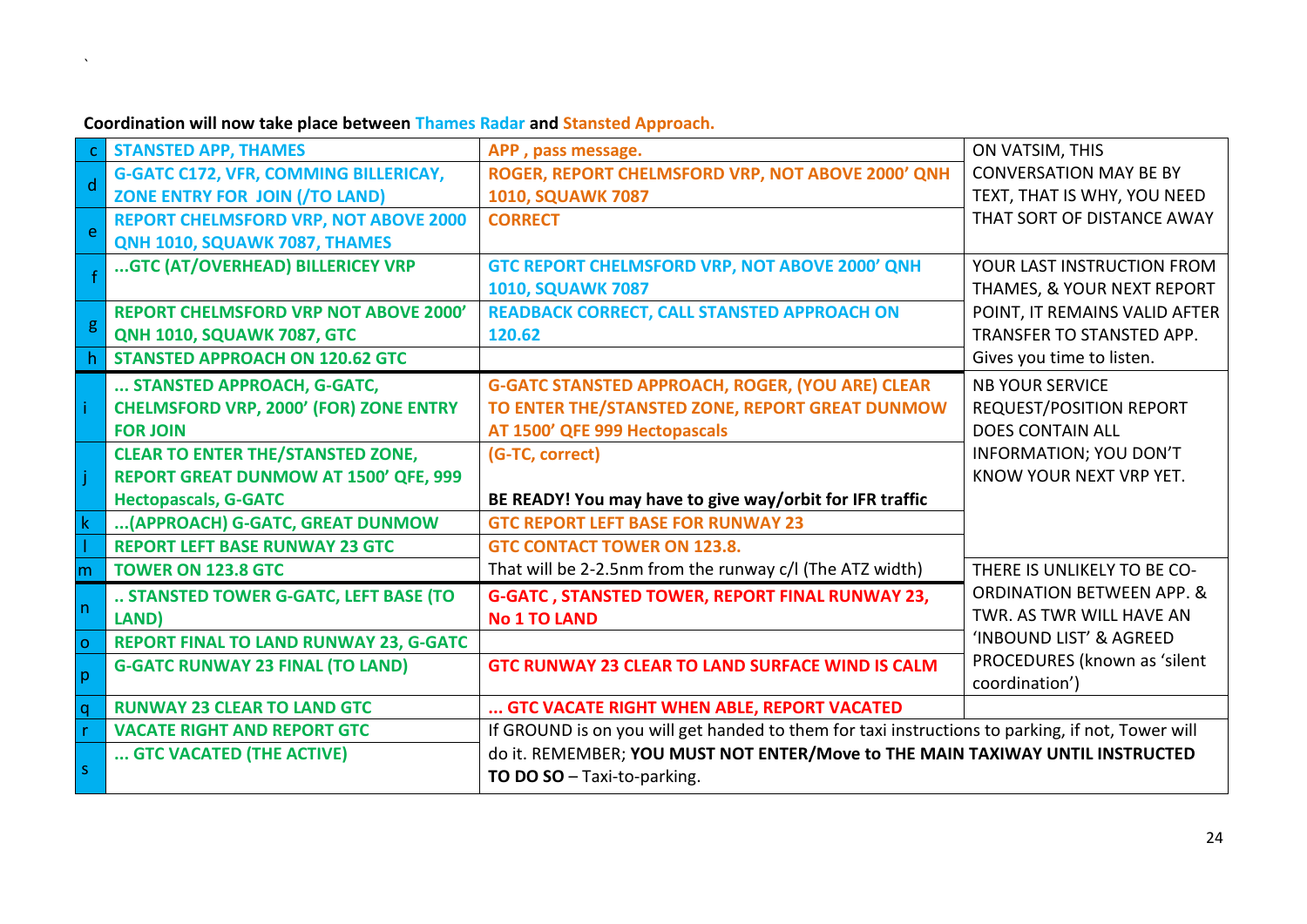**11. THE 'GO-AROUND':-** Just in case you are getting rusty.

`

- **11.1.1. IF THERE IS A PROBLEM AFFECTING YOUR APPROACH to the runway**, **EITHER YOU or THE CONTROLLER** can initiate a '**GO-AROUND'**.
- **11.1.2.** The **GO-AROUND** is a **VFR** procedure, if **IFR** you would perform a '**MISSED APPROACH',** (similar, but follows a **published procedure/ route**), but the initial call might still be for **A GO-AROUND (on VATSIM**).
- **11.2** You should always have in mind a '**DECISION HEIGHT'**; A **minimum height** below which a clearance (or controller go-around) might make it difficult to avoid hitting the problem or landing on the runway. **The standard height (for all A/C) is 600' AGL.** (QFE)
- **11.3. IF YOU ARE NOT HAPPY WITH THE SAFETY OF YOUR APPROACH DO NOT WAIT FOR THE CONTROLLER TO TELL YOU, CALL IT YOURSELF (he may be busy!)**
- **11.3.1. AS SOON AS A GO-AROUND IS INITIATED, FULL POWER, CLIMB TO CIRCUIT HEIGHT/(ALTITUDE), FLAPS & U/C UP** ,– **And UNLESS INSTRUCTED OTHERWISE;**
- **11.3.2. MOVE TO THE SIDE OF THE RUNWAY**. Unless instructed, the choice is yours. Runway on your LEFT will give you a clear view. **Why move to the 'circuit side' of the runway? -** Two reasons.
- **11.3.3.** If on the **LIVE SIDE** of the CIRCUIT and the problem is traffic in the circuit or to save time you may **request/be instructed** to **make an EARLY TURN into the circuit.** (commence your turn at the **upwind threshold**);
- **11.3.4.** Under some circumstances you may be instructed **to make an IMMEDIATE TURN into/return to the circuit. DO SO. - The problem is close behind you!**  Then perform a normal circuit to land/T&G. If **you want to do either**, **you MUST get approval FIRST**.
- **11.4. IF YOU ARE ON THE DEAD SIDE, DO NOT turn crosswind UNTIL YOU ARE AT CIRCUIT HEIGHT and your normal crosswind turn (2-2.5nm) REMEMBER, turning into the circuit YOU MUST NOT CROSS THE RUNWAY CENTRE LINE close to the runway or below circuit height.. UNLESS INSTRUCTED. Even then, check, BE SAFE, If the problem is/might depart/missed approach, call to extend upwind** for vertical separation. YOU ARE responsible for your safety, be safe BUT TELL/REQUEST what you intend, to the controller.
- **11.4.1. You must NOT cross the runway centre line when JOINING the circuit. Or at any other time unless instructed.**
- **11.4.2.** If the problem is a departing AIRCRAFT, **he will not come up UNDERNEATH you**.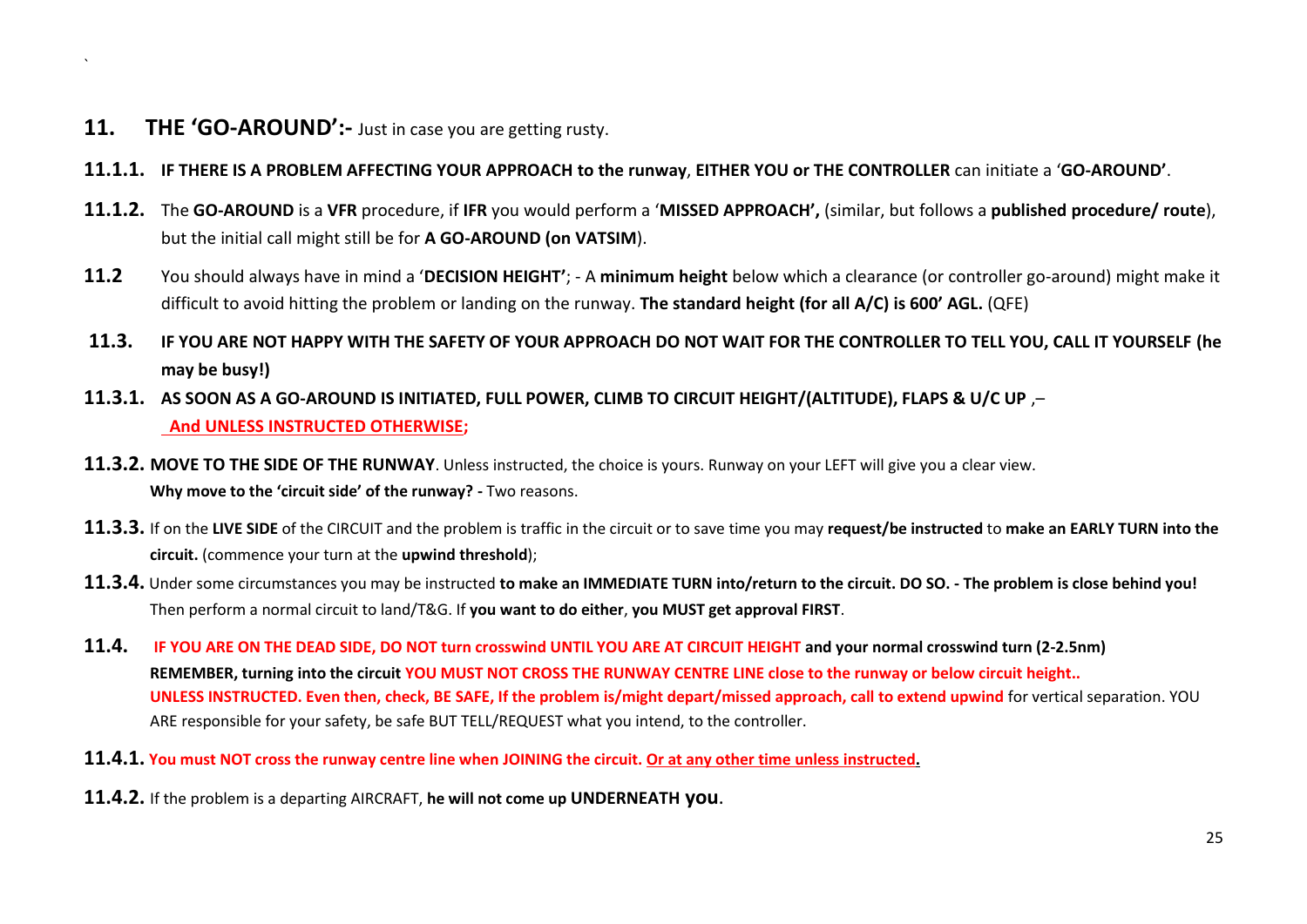#### **11.5 IF THE CONTROLLER INITIATES IT**

| <b>a</b> GTC RUNWAY 23 FINAL TO LAND |                                      | <b>GTC CONTINUE APPROACH, 1 DEPARTING/ON THE   AS SOON AS YOU REALISE THERE MAY BE A PROBLEM,</b> |
|--------------------------------------|--------------------------------------|---------------------------------------------------------------------------------------------------|
|                                      | <b>RUNWAY</b>                        | <b>NOTHING TO STOP YOU REDUCING TO SAFE</b>                                                       |
| b CONTINUE APPROACH GTC              | GTC GO AROUND, I SAY AGAIN GO AROUND | MINIMUM SPEED AND PREPARING FOR A GO-                                                             |
| <b>C</b> GTC GOING AROUND            |                                      | AROUND                                                                                            |

#### **11.6 OR IF YOU INITIATE IT**

`

|        | <b>a</b> GTC RUNWAY 23 FINAL TO LAND | <b>GTC CONTINUE APPROACH, 1 DEPARTING/ON THE</b><br><b>RUNWAY</b> |                                                 |
|--------|--------------------------------------|-------------------------------------------------------------------|-------------------------------------------------|
|        | <b>CONTINUE APPROACH GTC</b>         |                                                                   | KEEP IT THAT SHORT; THE CONTROLLER WILL BE BUSY |
| $\sim$ | <b>GOING AROUND, GTC</b>             | <b>GTC ROGER, GO AROUND</b>                                       | SORTING SOME-ONE! YOU MAY EVEN GET,             |
|        |                                      |                                                                   | THANKYOU.                                       |

## **11.7 IF YOU DO NOT GET ONE OF THE FOLLOWING, DO A NORMAL CIRCUIT; OUT TO NORMAL XWIND; REPORT DOWNWIND.**

|                                                                                               | <b>GTC (MAKE) EARLY TURN INTO THE CIRCUIT</b><br>(approved), (REPORT DOWNWIND)             | THESE ARE BOTH INSTRUCTIONS/CLEARENCES, READ<br>BACK.                                                            |
|-----------------------------------------------------------------------------------------------|--------------------------------------------------------------------------------------------|------------------------------------------------------------------------------------------------------------------|
| <b>WILCO/EARLY TURN, (REPORT</b><br><b>DOWNWIND) GTC</b>                                      | Wilco should only be used if there is a lot of<br>traffic/big problem                      | BUT AS THEY ARE FAIRLY SIMPLE, THE READBACK CAN                                                                  |
|                                                                                               | <b>GTC IMMEDIATE TURN INTO THE CIRCUIT</b><br>(REPORT TURNING/LATE DOWNWIND)               | BE SHORTENED, IF APPROPRIATE TO<br><b>CIRCUMSTANCES</b>                                                          |
| <b>IMMEDIATE TURN INTO THE</b><br><b>CIRCUIT (REPORT TURNING/LATE</b><br><b>DOWNWIND) GTC</b> |                                                                                            | WITH "WILCO GTC" - (HE IS TRYING TO SORT<br>A.N.OTHER)                                                           |
| <b>GTC REQUEST IMMEDIATE/EARLY</b><br><b>TURN (INTO THE CIRCUIT</b>                           | <b>GTC IMMEDIATE/EARLY TURN APPROVED</b><br>(report turning on downwind leg/late downwind) | This is YOU requesting an early/immediate turn. This<br>could be added to your call at 12.6.c above; Or it could |
| (IMMEDIATE/EARLY) TURN<br><b>APPROVED GTC</b>                                                 |                                                                                            | be an independent call- Avoiding action on takeoff.                                                              |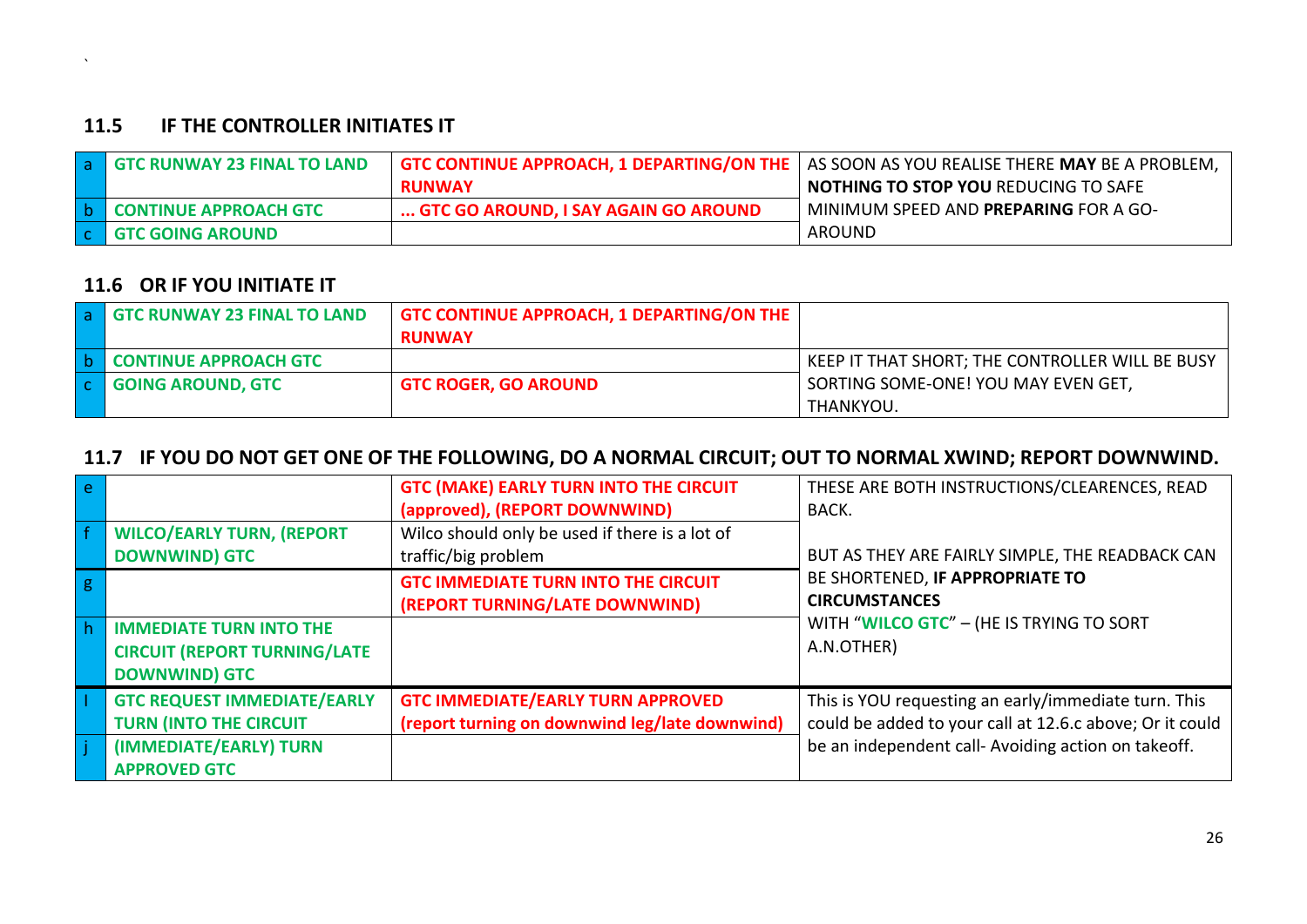## **12. EMERGENCIES (ON VATSIM)**

`

- **12.1** If you have a (Flying) **EMERGENCY ON VATSIM** and you declare it, if his airspace is busy, **the controller MAY (politely) ask you to disconnect or Cancel your emergency**. Likewise, if you request a practice. **HIS DECISION, please do it. If he can, he will enable you to continue. If you request a practice emergency (**'Pan'/'Mayday' or EFATO)**, again HIS DECISION**
- **12.2 IT IS STRICLY AGAINST VATSIM RULES TO DECLARE OR ATTEMPT TO SIMULATE A HIJACK ON VATSIM**
- **13. WHAT EMERGENCIES**
- **13.1 For your P2 you do need to be prepared to fly a 'problem situation'**. (which should **NOT** amount to an emergency- **if you see it in time!**)
- **13.1.2** The worst/scariest, VFR, is an engine failure in the circuit, especially on take-off (**EFATO**); **VERY** little time to 'get it sorted' before you find yourself 'approaching the scene of....' **Correct, immediate actions** required.
- **13.1.3.** Anything that goes wrong with the AIRCRAFT or its' systems, which affects your control of the flight, can **become** an emergency, rather than **a problem**. The difference is usually 'how high am I'. **You are UNLIKELY to get an EMERGENCY as part of your P2 flight test.**
- **13.2.** However, if something happens which means you need a **PRIORITY service**, for instance to land or divert ASAP, the controller will require your information in a set order, **AS RELEVANT TO THE SITUATION**. **AFTER YOU HAVE AVIATED & NAVIGATED**
- **13.2.1 TYPE OF EMERGENCY ('URGENT'/'PRIORITY REQUEST'**; **PAN / MAYDAY**). **PAN & MAYDAY ARE FULL EMERGENCIES, (not P2**.)
- **13.2.2 STATION BEING CALLED** (IF APPROPRIATE AND POSSIBLE-TIME); **NOT REQUIRED IF YOU HAVE BEEN TALKING TO THEM RECENTLY.**
- **13.2.3. CALLSIGN**; **IF ALREADY WITH THE STATION CALLED, USE SHORTENED CALLSIGN**
- **13.2.4 NATURE OF EMERGENCY**; **BRIEF BUT CONCISE AND CLEAR**
- **13.2.5 PILOTS INTENTIONS**; EITHER **WHAT YOU ARE GOING to/need to DO** (FORCED LANDING)

OR **WHAT YOU INTEND TO DO** (REQUEST IMMEDIATE/EMERGENCY/PRIORITY) (DOWNWIND) LANDING

- **13.2.6 PRESENT (or LAST KNOWN) POSITION**, -LOCATION, HEIGHT/ALTITUDE, HEADING; A VOR Radial and DME makes a good fix.
- **13.2.7 PILOT QUALIFICATION** (not required, but RW can guide assistance given); Not usually on VATSIM EXCEPT 'STUDENT'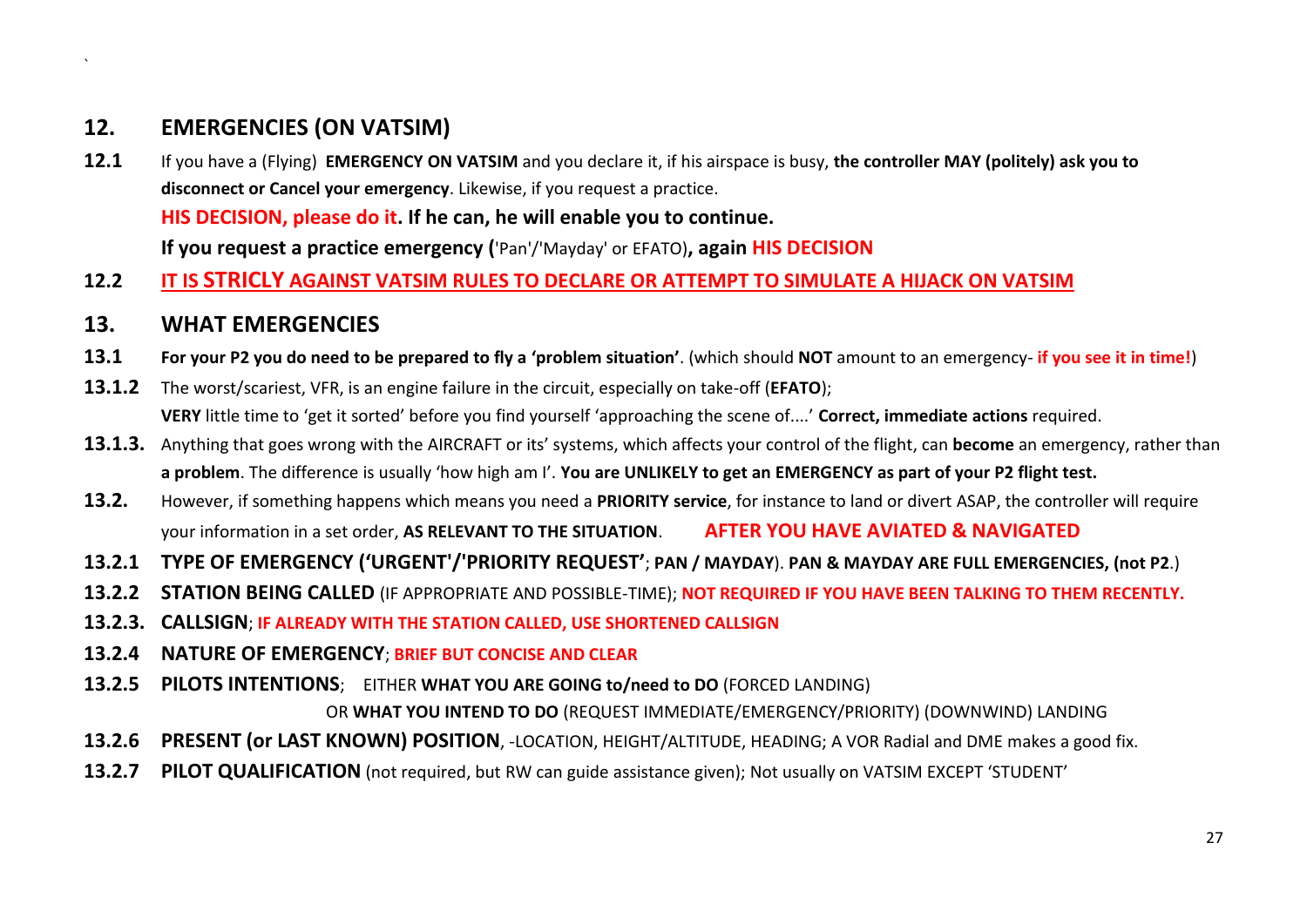**13.2.8. OTHER USEFUL INFORMATION** (endurance; people on board; AIRCRAFT markings/colour; survival aids/emergency equipment) not valid on VATSIM but good practice for RW

#### **13.3 We are en-route to Cambridge from Shoreham, Passing Sevenoaks, a passenger needs URGENT medical attention**

| a            | <b>THAMES RADAR, GTC, PASSENGER UNWELL, REQUEST PRIOITY</b>                                                                             | GTC PASSENGER UNWELL DIVERTING TO BIGGIN, PRIORITY. ARE      |  |
|--------------|-----------------------------------------------------------------------------------------------------------------------------------------|--------------------------------------------------------------|--|
|              | DIVERSION TO BIGGIN TO LAND. CROSSING M25 NORTH OF SEVENOAKS,                                                                           | <b>YOU DECLARING AN EMERGENCY?</b>                           |  |
|              | ALTITUDE. 2300' HEADING NORTH, 3 POB, SQUAWKING 7043                                                                                    |                                                              |  |
|              | NEGATIVE AT THIS TIME, URGENT MEDICAL ATTENTION REQUIRED GTC                                                                            | GTC ROGER, FOLLOW M25 NORTH, TURN LEFT AT NEXT JUNCTION.     |  |
| C            | FOLLOW M25 NORTH, TURN LEFT AT NEXT JUNCTION. BIGGIN VOR                                                                                | <b>BIGGIN VOR 115.10</b>                                     |  |
|              | <b>115.10 GTC</b>                                                                                                                       | Thames would take this to mean unwell but no danger of death |  |
| $\mathsf{d}$ | THAMES WOULD CONTACT BIGGIN (IF ON) AND WOULD PASS DETAILS AND REQUEST A PRIORITY APPROACH AND LANDING, NOT NECCASSARILY                |                                                              |  |
|              | ON THE ACTIVE RUNWAY. The controller, unless asked, in this scenario would probably ask if an Ambulance/Doctor was required on arrival. |                                                              |  |
|              | If the controller decided it was an EMERGENCY, you would SQWK 7700                                                                      | GTC, HAS A PRIORITY STRAIGHT IN JOIN, RUNWAY 21, QFE 1014    |  |
|              | STRAIGHT IN PRIORITY JOIN AT BIGGIN, RUNWAY 21, QFE 1014 GTC                                                                            | GTC, CORRECT, DO YOU REQUIRE MEDICAL SERVICES ON ARRIVAL     |  |
| g            | <b>GTC, AFFIRM</b>                                                                                                                      | GTC, ROGER, TOWER HAS THAT REQUEST. CONTACT BIGGIN           |  |
|              |                                                                                                                                         | TOWER ON 134.80 WITH RUNWAY IN SIGHT.                        |  |
|              | <b>CONTACT BIGIN TOWER 134.80, RUNWAY IN SIGHT, THANK YOU, GTC</b>                                                                      | <b>GTC NO PROBLEM, GOOD LUCK.</b>                            |  |

BIGGIN TOWER WOULD NOW ASSIST IN A CROSSWIND LANDING AND CO-ORDINATE WITH THE PILOT TO MEET UP WITH THE AMBULANCE (WHERE?) These are the essential radio procedures required for the P2 flight test,

If anything else comes up remember, a clearance/instruction, read it back, do it.

Traffic and other information (winds/weather) acknowledge, if you think it relevant. Cross wind on landing, traffic getting close.

Finally if you need to deviate from the instructions given, or your Flight plan, – **FOR THE SAFETY OF YOUR FLIGHT**;

**INFORM THE CONTROLLER** what you are doing and why. He may have to sort out other AIRCRAFT as a result and/or provide an easier solution.

**"TOWER, FOR SEPARATION (from AIRCRAFT x), ORBITING LEFT HAND GTC "** 

**"GTC. NEGATIVE, MAKE YOUR HEADING 360 FOR 2MILES, THEN 270, RESUMING DOWNWIND, NUMBER 3, REPORT DOWNWIND."**

**That is everything you should need for your P2 Flight Test, plus a bit more. Good Luck,** 

**Enjoy Flying the CIX way. We no longer fly alone.**

`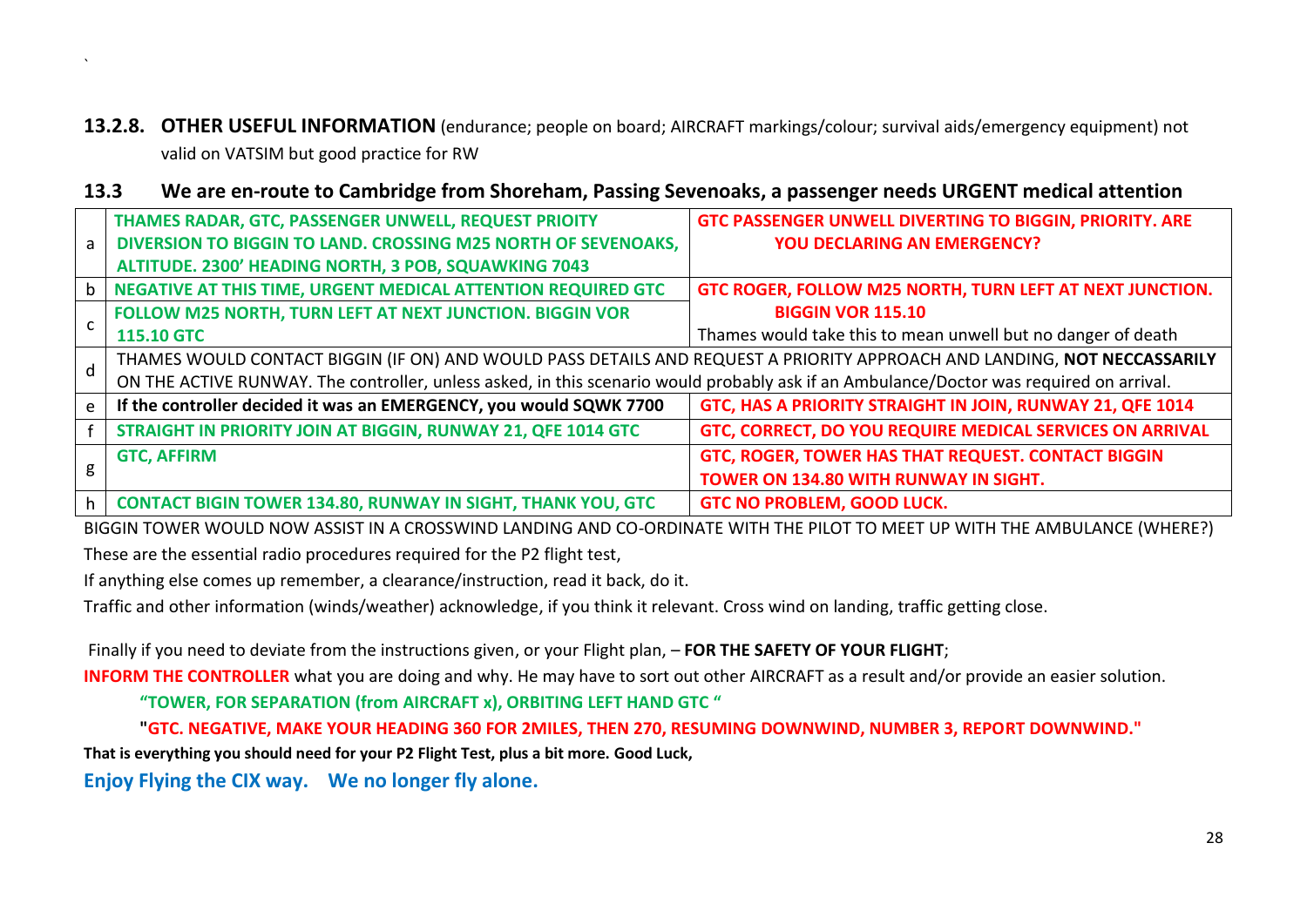**For your notes**

 $\Delta_{\rm{max}}$